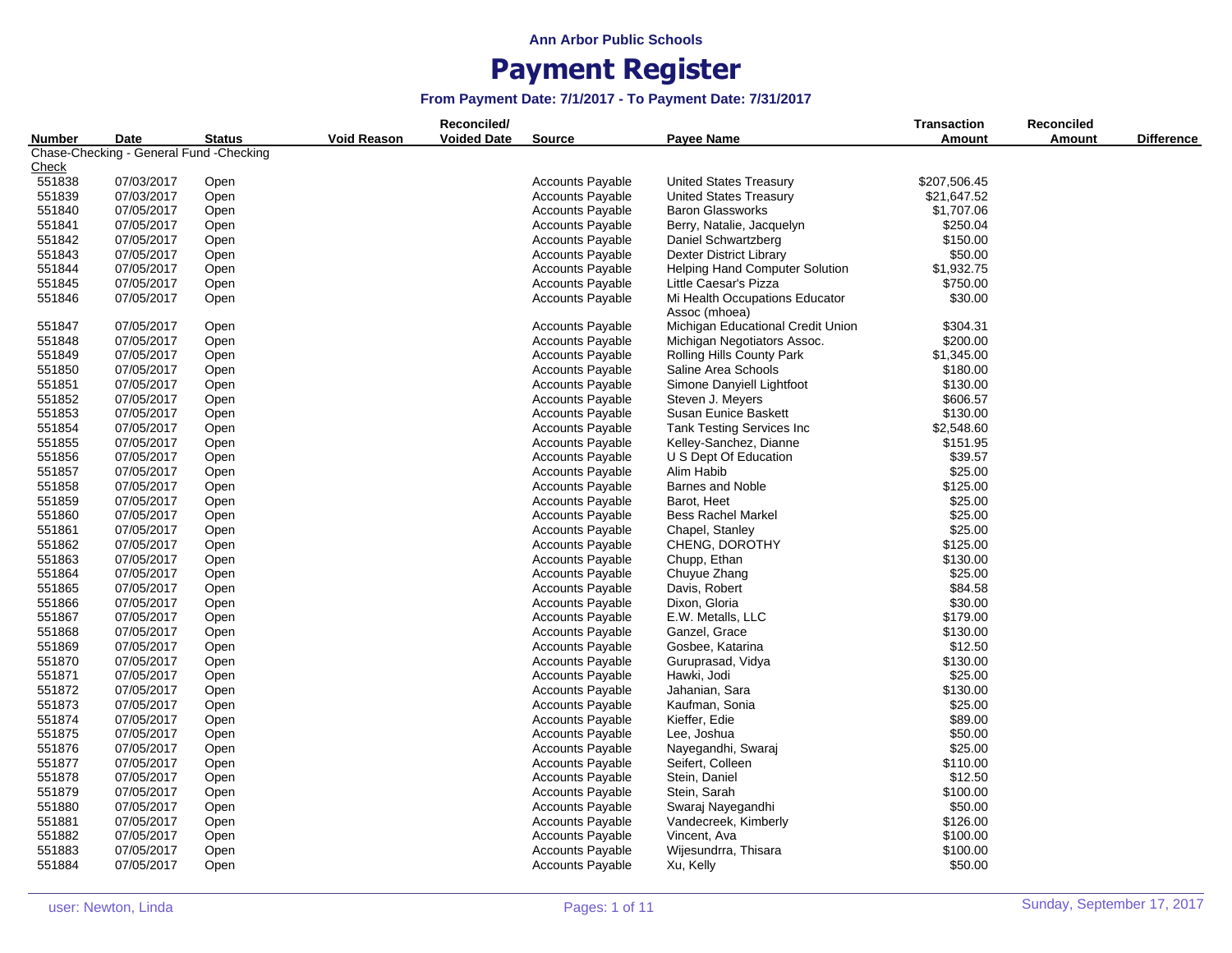|        |            |        |                    | Reconciled/        |                         |                                        | <b>Transaction</b> | Reconciled    |                   |
|--------|------------|--------|--------------------|--------------------|-------------------------|----------------------------------------|--------------------|---------------|-------------------|
| Number | Date       | Status | <b>Void Reason</b> | <b>Voided Date</b> | <b>Source</b>           | Payee Name                             | Amount             | <b>Amount</b> | <b>Difference</b> |
| 551885 | 07/05/2017 | Open   |                    |                    | <b>Accounts Payable</b> | Young, Elizabeth                       | \$100.00           |               |                   |
| 551886 | 07/06/2017 | Open   |                    |                    | <b>Accounts Payable</b> | Autumn Ridge of Southfield             | \$687.29           |               |                   |
|        |            |        |                    |                    |                         | Condominium Assoc.                     |                    |               |                   |
| 551887 | 07/06/2017 | Open   |                    |                    | Accounts Payable        | Michigan Guaranty Agency               | \$244.74           |               |                   |
| 551888 | 07/06/2017 | Open   |                    |                    | <b>Accounts Payable</b> | Michigan Guaranty Agency               | \$289.79           |               |                   |
| 551889 | 07/06/2017 | Open   |                    |                    | <b>Accounts Payable</b> | NYS Child Support Processing Center    | \$61.91            |               |                   |
|        |            |        |                    |                    |                         | (SDU)                                  |                    |               |                   |
| 551890 | 07/06/2017 | Open   |                    |                    | <b>Accounts Payable</b> | Portfolio Recovery Associates, LLC     | \$84.15            |               |                   |
| 551891 | 07/06/2017 | Open   |                    |                    | <b>Accounts Payable</b> | U of M Credit Union                    | \$238.66           |               |                   |
| 551892 | 07/06/2017 | Open   |                    |                    | <b>Accounts Payable</b> | U S Dept Of Education                  | \$88.04            |               |                   |
| 551893 | 07/06/2017 | Open   |                    |                    | <b>Accounts Payable</b> | University Of Michigan Credit Union    | \$50.00            |               |                   |
| 551894 | 07/06/2017 | Open   |                    |                    | Accounts Payable        | Chapter 13 Trustee                     | \$1,085.33         |               |                   |
| 551895 | 07/06/2017 | Open   |                    |                    | <b>Accounts Payable</b> | <b>AAPS Educational Foundation</b>     | \$150.00           |               |                   |
| 551896 | 07/06/2017 | Open   |                    |                    | <b>Accounts Payable</b> | Kapnick Insurance Group                | \$4,726.63         |               |                   |
| 551897 | 07/06/2017 | Open   |                    |                    | <b>Accounts Payable</b> | Kapnick Insurance Group                | \$3,911.48         |               |                   |
| 551898 | 07/06/2017 | Open   |                    |                    | <b>Accounts Payable</b> | Michigan Guaranty Agency               | \$174.19           |               |                   |
| 551899 | 07/06/2017 | Open   |                    |                    | <b>Accounts Payable</b> | Michigan Guaranty Agency               | \$85.26            |               |                   |
| 551900 | 07/06/2017 | Open   |                    |                    | <b>Accounts Payable</b> | Michigan Guaranty Agency               | \$133.60           |               |                   |
| 551901 | 07/06/2017 | Open   |                    |                    | <b>Accounts Payable</b> | Michigan Guaranty Agency               | \$192.76           |               |                   |
| 551902 | 07/06/2017 | Open   |                    |                    | <b>Accounts Payable</b> | Michigan State Disbursement Unit       | \$3,269.48         |               |                   |
| 551903 | 07/06/2017 | Open   |                    |                    | <b>Accounts Payable</b> | Office Of The Ch 13 Trustee            | \$2,471.69         |               |                   |
| 551904 | 07/06/2017 | Open   |                    |                    | <b>Accounts Payable</b> | Office Of The Chapter 13 Trustee       | \$78.97            |               |                   |
| 551905 | 07/06/2017 | Open   |                    |                    | <b>Accounts Payable</b> | Texas Child Support Disburse. Unit     | \$302.31           |               |                   |
| 551906 | 07/06/2017 | Open   |                    |                    | <b>Accounts Payable</b> | U S Department Of Education            | \$67.24            |               |                   |
| 551907 | 07/06/2017 | Open   |                    |                    | <b>Accounts Payable</b> | U S Dept Of Education                  | \$162.14           |               |                   |
| 551908 | 07/06/2017 | Open   |                    |                    | <b>Accounts Payable</b> | U S Department Of Education            | \$126.23           |               |                   |
| 551909 | 07/06/2017 | Open   |                    |                    | <b>Accounts Payable</b> | U.S. Department Of Education           | \$86.13            |               |                   |
| 551910 | 07/06/2017 | Open   |                    |                    | <b>Accounts Payable</b> | Washington State Support Registry      | \$31.30            |               |                   |
| 551911 | 07/06/2017 | Open   |                    |                    | <b>Accounts Payable</b> | Washtenaw United Way                   | \$30.00            |               |                   |
| 551912 | 07/07/2017 | Open   |                    |                    | <b>Accounts Payable</b> | Mary Jane Elliott Atty                 | \$212.07           |               |                   |
| 551913 | 07/07/2017 | Open   |                    |                    | <b>Accounts Payable</b> | CHENNAT, AATHIRA                       | \$100.00           |               |                   |
| 551914 | 07/13/2017 | Open   |                    |                    | <b>Accounts Payable</b> | A.F. Smith                             | \$13,153.00        |               |                   |
| 551915 | 07/13/2017 | Open   |                    |                    | <b>Accounts Payable</b> | <b>Advanced Education Inc.</b>         | \$900.00           |               |                   |
| 551916 | 07/13/2017 | Open   |                    |                    | <b>Accounts Payable</b> | All The King's Men Chess Supplies      | \$2,177.10         |               |                   |
|        |            |        |                    |                    |                         | Inc                                    |                    |               |                   |
| 551917 | 07/13/2017 | Open   |                    |                    | <b>Accounts Payable</b> | Amazon.com LLC                         | \$1,226.60         |               |                   |
| 551918 | 07/13/2017 | Open   |                    |                    | <b>Accounts Payable</b> | Ann Arbor Observer                     | \$4,168.70         |               |                   |
| 551919 | 07/13/2017 | Open   |                    |                    | <b>Accounts Payable</b> | Ann Arbor Welding Supply               | \$83.06            |               |                   |
| 551920 | 07/13/2017 | Open   |                    |                    | <b>Accounts Payable</b> | Arbor Springs Water                    | \$32.50            |               |                   |
| 551921 | 07/13/2017 | Open   |                    |                    | <b>Accounts Payable</b> | <b>Arbor Valley Tree Service</b>       | \$275.00           |               |                   |
| 551922 | 07/13/2017 | Open   |                    |                    | <b>Accounts Payable</b> | <b>ARC Document Solutions LLC</b>      | \$3,390.98         |               |                   |
| 551923 | 07/13/2017 | Open   |                    |                    | <b>Accounts Payable</b> | <b>Aventric Technologies</b>           | \$252.00           |               |                   |
| 551924 | 07/13/2017 | Open   |                    |                    | <b>Accounts Payable</b> | Barnes & Noble                         | \$4,775.36         |               |                   |
| 551925 | 07/13/2017 | Open   |                    |                    | <b>Accounts Payable</b> | <b>Baron Glassworks</b>                | \$1,754.26         |               |                   |
| 551926 | 07/13/2017 | Open   |                    |                    | <b>Accounts Payable</b> | Baruzzini Construction Co              | \$4,895.00         |               |                   |
| 551927 | 07/13/2017 | Open   |                    |                    | <b>Accounts Payable</b> | Behler-Young Company                   | \$1,891.54         |               |                   |
| 551928 | 07/13/2017 | Open   |                    |                    | <b>Accounts Payable</b> | Behler-Young Company                   | \$67.68            |               |                   |
| 551929 | 07/13/2017 | Open   |                    |                    | <b>Accounts Payable</b> | Blue Care Network Of Michigan          | \$42,955.49        |               |                   |
| 551930 | 07/13/2017 | Open   |                    |                    | <b>Accounts Payable</b> | <b>Bulldog Records Management Inc.</b> | \$139.39           |               |                   |
| 551931 | 07/13/2017 | Open   |                    |                    | <b>Accounts Payable</b> | Busch's Valuland - Green Rd            | \$54.84            |               |                   |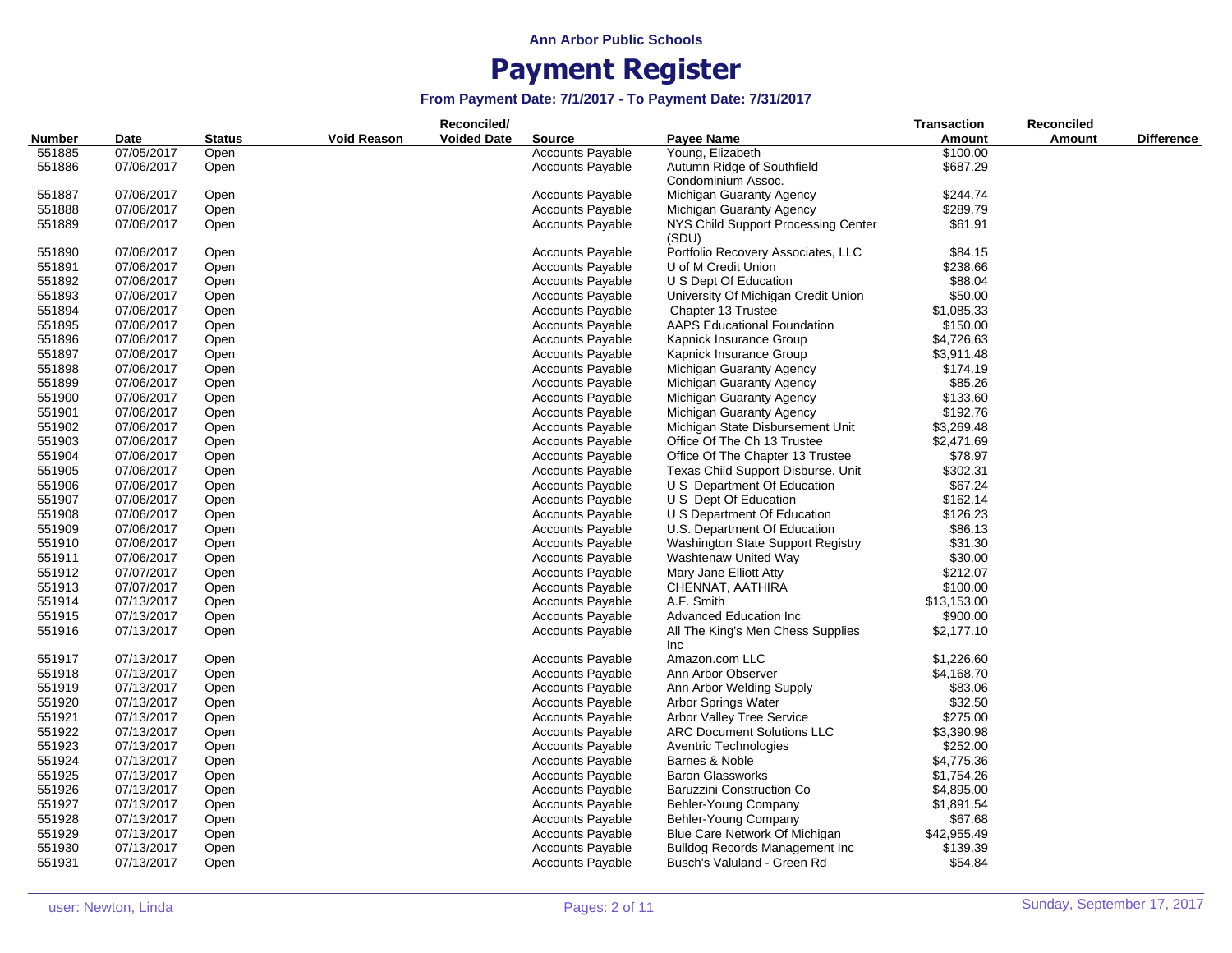| <b>Number</b><br>Date<br><b>Amount</b><br>Amount<br><b>Status</b><br><b>Source</b><br>Busch's Valuland-Main St<br>551932<br>07/13/2017<br>Open<br><b>Accounts Payable</b><br>\$832.60<br>551933<br>07/13/2017<br><b>Accounts Payable</b><br>Camfil Michigan<br>\$2,584.93<br>Open<br>551934<br>\$49,185.00<br>07/13/2017<br><b>Accounts Payable</b><br>Care Transport Inc<br>Open<br>\$3,560.77<br>551935<br>07/13/2017<br><b>Accounts Payable</b><br><b>Carpentry Concepts &amp; Ceilings</b><br>Open<br>551936<br>07/13/2017<br><b>Accounts Payable</b><br>Chartwells, Compass Group USA<br>\$165,357.57<br>Open<br>551937<br>07/13/2017<br><b>Accounts Payable</b><br>Chelsea Flower Shop<br>\$56.00<br>Open<br>551938<br>07/13/2017<br>City Of Ann Arbor Treasurer<br>\$36,880.00<br>Open<br><b>Accounts Payable</b><br>551939<br>07/13/2017<br><b>Accounts Payable</b><br>Clark Hill Plc Attorneys At Law<br>\$294.00<br>Open<br>\$229,777.00<br>551940<br>07/13/2017<br><b>Accounts Payable</b><br>College Board, The<br>Open<br>551941<br>07/13/2017<br><b>Accounts Payable</b><br>Collins And Blaha, P.C.<br>\$88,061.25<br>Open<br>551942<br><b>Accounts Payable</b><br>Colman Wolf Supply<br>07/13/2017<br>Open<br>\$1,814.90<br>551943<br>07/13/2017<br><b>Accounts Payable</b><br><b>Complete Battery Source</b><br>\$7,007.88<br>Open<br>551944<br>07/13/2017<br><b>Accounts Payable</b><br><b>Complete Production System Inc</b><br>\$1,489.00<br>Open<br>551945<br>07/13/2017<br><b>Accounts Payable</b><br><b>Current Electric Supply Motor</b><br>\$6,960.00<br>Open<br>07/13/2017<br>\$213.70<br>551946<br><b>Accounts Payable</b><br>Curriculum Associates, Inc.<br>Open<br>551947<br>07/13/2017<br>Detroit Edison Or Dte Energy<br>\$4,407.59<br><b>Accounts Payable</b><br>Open<br>551948<br>07/13/2017<br><b>Accounts Payable</b><br>Detroit Science For Kids, Inc.<br>\$7,815.00<br>Open<br>551949<br>07/13/2017<br><b>Accounts Payable</b><br>Dollar Bill Copying<br>\$3,446.36<br>Open<br>Durham School Services LP<br>\$468,887.55<br>551950<br>07/13/2017<br>Open<br><b>Accounts Payable</b><br>551951<br>\$81.93<br>07/13/2017<br><b>Accounts Payable</b><br><b>Federal Express Corporation</b><br>Open<br>551952<br><b>Felix Thomas</b><br>\$18,958.00<br>07/13/2017<br><b>Accounts Payable</b><br>Open<br>551953<br>07/13/2017<br><b>Accounts Payable</b><br>Ferguson Enterprises, Inc.<br>\$9,615.55<br>Open<br>551954<br>07/13/2017<br><b>Accounts Payable</b><br>Flipside Art Studio, LLC<br>\$4,473.96<br>Open<br>07/13/2017<br>Francesca Gitschlag<br>\$267.00<br>551955<br><b>Accounts Payable</b><br>Open<br>\$408.00<br>551956<br>07/13/2017<br><b>Accounts Payable</b><br><b>G-Powers Training</b><br>Open<br>551957<br>07/13/2017<br><b>Accounts Payable</b><br>Georgetown Country Club<br>\$140.00<br>Open<br>551958<br>Getaway Tours Inc<br>\$23,310.00<br>07/13/2017<br>Open<br><b>Accounts Payable</b><br>551959<br>07/13/2017<br><b>Accounts Payable</b><br>Gordon Food Service<br>\$510.19<br>Open<br>\$27,226.88<br>551960<br>07/13/2017<br><b>Accounts Payable</b><br>Goyette Mechanical Co<br>Open<br>551961<br>07/13/2017<br><b>Accounts Payable</b><br>Great Lakes Environmental Service,<br>\$6,741.31<br>Open<br><b>Inc</b><br>07/13/2017<br><b>Accounts Payable</b><br>Great Lakes Hotel Supply Company<br>\$4,039.00<br>551962<br>Open<br>551963<br>07/13/2017<br><b>Accounts Payable</b><br>Gvp-Sports Network Inc<br>\$2,237.00<br>Open<br>551964<br><b>Accounts Payable</b><br><b>Heaney General Contracting</b><br>\$8,633.14<br>07/13/2017<br>Open<br>551965<br>07/13/2017<br><b>Accounts Payable</b><br>Hudson Mills Metropark Golf Course<br>\$60.00<br>Open<br>551966<br><b>Accounts Payable</b><br>IDN-Hardware Sales Inc.<br>\$4,620.00<br>07/13/2017<br>Open<br>551967<br>07/13/2017<br><b>Accounts Payable</b><br>Impressive Promotional Products Llc<br>\$1,221.95<br>Open<br>\$1,700.00<br>551968<br>07/13/2017<br><b>Accounts Payable</b><br>Open<br>Insectech<br>551969<br>07/13/2017<br><b>Accounts Payable</b><br>Inspired By Science, LLC<br>\$5,758.79<br>Open<br>07/13/2017<br><b>Accounts Payable</b><br>International Baccalaureate<br>551970<br>\$31,199.00<br>Open<br>Organization<br>551971<br>07/13/2017<br>Open<br><b>Accounts Payable</b><br>Jacobs, Jennifer<br>\$244.06<br>551972<br>\$318.00<br>07/13/2017<br><b>Accounts Payable</b><br>James Lee Michaels Dba Avery<br>Open<br>Systems An<br><b>Accounts Payable</b><br>James M Monkiewicz<br>551973<br>07/13/2017<br>Open<br>\$46.50<br>551974<br>07/13/2017<br>Johnson Controls Inc<br>\$554.50<br><b>Accounts Payable</b><br>Open |        |            |      |             | Reconciled/        |                         |               | <b>Transaction</b> | <b>Reconciled</b> |                   |
|-------------------------------------------------------------------------------------------------------------------------------------------------------------------------------------------------------------------------------------------------------------------------------------------------------------------------------------------------------------------------------------------------------------------------------------------------------------------------------------------------------------------------------------------------------------------------------------------------------------------------------------------------------------------------------------------------------------------------------------------------------------------------------------------------------------------------------------------------------------------------------------------------------------------------------------------------------------------------------------------------------------------------------------------------------------------------------------------------------------------------------------------------------------------------------------------------------------------------------------------------------------------------------------------------------------------------------------------------------------------------------------------------------------------------------------------------------------------------------------------------------------------------------------------------------------------------------------------------------------------------------------------------------------------------------------------------------------------------------------------------------------------------------------------------------------------------------------------------------------------------------------------------------------------------------------------------------------------------------------------------------------------------------------------------------------------------------------------------------------------------------------------------------------------------------------------------------------------------------------------------------------------------------------------------------------------------------------------------------------------------------------------------------------------------------------------------------------------------------------------------------------------------------------------------------------------------------------------------------------------------------------------------------------------------------------------------------------------------------------------------------------------------------------------------------------------------------------------------------------------------------------------------------------------------------------------------------------------------------------------------------------------------------------------------------------------------------------------------------------------------------------------------------------------------------------------------------------------------------------------------------------------------------------------------------------------------------------------------------------------------------------------------------------------------------------------------------------------------------------------------------------------------------------------------------------------------------------------------------------------------------------------------------------------------------------------------------------------------------------------------------------------------------------------------------------------------------------------------------------------------------------------------------------------------------------------------------------------------------------------------------------------------------------------------------------------------------------------------------------------------------------------------------------------------------------------------------------------------------------------------------------------------------------------------------------------------------------------------------------------------------------------------------------------------------------------------------------------------------------------------------------------------------------------------------------------------------------------------------------------------------------------------------------------------------|--------|------------|------|-------------|--------------------|-------------------------|---------------|--------------------|-------------------|-------------------|
|                                                                                                                                                                                                                                                                                                                                                                                                                                                                                                                                                                                                                                                                                                                                                                                                                                                                                                                                                                                                                                                                                                                                                                                                                                                                                                                                                                                                                                                                                                                                                                                                                                                                                                                                                                                                                                                                                                                                                                                                                                                                                                                                                                                                                                                                                                                                                                                                                                                                                                                                                                                                                                                                                                                                                                                                                                                                                                                                                                                                                                                                                                                                                                                                                                                                                                                                                                                                                                                                                                                                                                                                                                                                                                                                                                                                                                                                                                                                                                                                                                                                                                                                                                                                                                                                                                                                                                                                                                                                                                                                                                                                                                                                               |        |            |      | Void Reason | <b>Voided Date</b> |                         | Payee Name    |                    |                   | <b>Difference</b> |
|                                                                                                                                                                                                                                                                                                                                                                                                                                                                                                                                                                                                                                                                                                                                                                                                                                                                                                                                                                                                                                                                                                                                                                                                                                                                                                                                                                                                                                                                                                                                                                                                                                                                                                                                                                                                                                                                                                                                                                                                                                                                                                                                                                                                                                                                                                                                                                                                                                                                                                                                                                                                                                                                                                                                                                                                                                                                                                                                                                                                                                                                                                                                                                                                                                                                                                                                                                                                                                                                                                                                                                                                                                                                                                                                                                                                                                                                                                                                                                                                                                                                                                                                                                                                                                                                                                                                                                                                                                                                                                                                                                                                                                                                               |        |            |      |             |                    |                         |               |                    |                   |                   |
|                                                                                                                                                                                                                                                                                                                                                                                                                                                                                                                                                                                                                                                                                                                                                                                                                                                                                                                                                                                                                                                                                                                                                                                                                                                                                                                                                                                                                                                                                                                                                                                                                                                                                                                                                                                                                                                                                                                                                                                                                                                                                                                                                                                                                                                                                                                                                                                                                                                                                                                                                                                                                                                                                                                                                                                                                                                                                                                                                                                                                                                                                                                                                                                                                                                                                                                                                                                                                                                                                                                                                                                                                                                                                                                                                                                                                                                                                                                                                                                                                                                                                                                                                                                                                                                                                                                                                                                                                                                                                                                                                                                                                                                                               |        |            |      |             |                    |                         |               |                    |                   |                   |
|                                                                                                                                                                                                                                                                                                                                                                                                                                                                                                                                                                                                                                                                                                                                                                                                                                                                                                                                                                                                                                                                                                                                                                                                                                                                                                                                                                                                                                                                                                                                                                                                                                                                                                                                                                                                                                                                                                                                                                                                                                                                                                                                                                                                                                                                                                                                                                                                                                                                                                                                                                                                                                                                                                                                                                                                                                                                                                                                                                                                                                                                                                                                                                                                                                                                                                                                                                                                                                                                                                                                                                                                                                                                                                                                                                                                                                                                                                                                                                                                                                                                                                                                                                                                                                                                                                                                                                                                                                                                                                                                                                                                                                                                               |        |            |      |             |                    |                         |               |                    |                   |                   |
|                                                                                                                                                                                                                                                                                                                                                                                                                                                                                                                                                                                                                                                                                                                                                                                                                                                                                                                                                                                                                                                                                                                                                                                                                                                                                                                                                                                                                                                                                                                                                                                                                                                                                                                                                                                                                                                                                                                                                                                                                                                                                                                                                                                                                                                                                                                                                                                                                                                                                                                                                                                                                                                                                                                                                                                                                                                                                                                                                                                                                                                                                                                                                                                                                                                                                                                                                                                                                                                                                                                                                                                                                                                                                                                                                                                                                                                                                                                                                                                                                                                                                                                                                                                                                                                                                                                                                                                                                                                                                                                                                                                                                                                                               |        |            |      |             |                    |                         |               |                    |                   |                   |
|                                                                                                                                                                                                                                                                                                                                                                                                                                                                                                                                                                                                                                                                                                                                                                                                                                                                                                                                                                                                                                                                                                                                                                                                                                                                                                                                                                                                                                                                                                                                                                                                                                                                                                                                                                                                                                                                                                                                                                                                                                                                                                                                                                                                                                                                                                                                                                                                                                                                                                                                                                                                                                                                                                                                                                                                                                                                                                                                                                                                                                                                                                                                                                                                                                                                                                                                                                                                                                                                                                                                                                                                                                                                                                                                                                                                                                                                                                                                                                                                                                                                                                                                                                                                                                                                                                                                                                                                                                                                                                                                                                                                                                                                               |        |            |      |             |                    |                         |               |                    |                   |                   |
|                                                                                                                                                                                                                                                                                                                                                                                                                                                                                                                                                                                                                                                                                                                                                                                                                                                                                                                                                                                                                                                                                                                                                                                                                                                                                                                                                                                                                                                                                                                                                                                                                                                                                                                                                                                                                                                                                                                                                                                                                                                                                                                                                                                                                                                                                                                                                                                                                                                                                                                                                                                                                                                                                                                                                                                                                                                                                                                                                                                                                                                                                                                                                                                                                                                                                                                                                                                                                                                                                                                                                                                                                                                                                                                                                                                                                                                                                                                                                                                                                                                                                                                                                                                                                                                                                                                                                                                                                                                                                                                                                                                                                                                                               |        |            |      |             |                    |                         |               |                    |                   |                   |
|                                                                                                                                                                                                                                                                                                                                                                                                                                                                                                                                                                                                                                                                                                                                                                                                                                                                                                                                                                                                                                                                                                                                                                                                                                                                                                                                                                                                                                                                                                                                                                                                                                                                                                                                                                                                                                                                                                                                                                                                                                                                                                                                                                                                                                                                                                                                                                                                                                                                                                                                                                                                                                                                                                                                                                                                                                                                                                                                                                                                                                                                                                                                                                                                                                                                                                                                                                                                                                                                                                                                                                                                                                                                                                                                                                                                                                                                                                                                                                                                                                                                                                                                                                                                                                                                                                                                                                                                                                                                                                                                                                                                                                                                               |        |            |      |             |                    |                         |               |                    |                   |                   |
|                                                                                                                                                                                                                                                                                                                                                                                                                                                                                                                                                                                                                                                                                                                                                                                                                                                                                                                                                                                                                                                                                                                                                                                                                                                                                                                                                                                                                                                                                                                                                                                                                                                                                                                                                                                                                                                                                                                                                                                                                                                                                                                                                                                                                                                                                                                                                                                                                                                                                                                                                                                                                                                                                                                                                                                                                                                                                                                                                                                                                                                                                                                                                                                                                                                                                                                                                                                                                                                                                                                                                                                                                                                                                                                                                                                                                                                                                                                                                                                                                                                                                                                                                                                                                                                                                                                                                                                                                                                                                                                                                                                                                                                                               |        |            |      |             |                    |                         |               |                    |                   |                   |
|                                                                                                                                                                                                                                                                                                                                                                                                                                                                                                                                                                                                                                                                                                                                                                                                                                                                                                                                                                                                                                                                                                                                                                                                                                                                                                                                                                                                                                                                                                                                                                                                                                                                                                                                                                                                                                                                                                                                                                                                                                                                                                                                                                                                                                                                                                                                                                                                                                                                                                                                                                                                                                                                                                                                                                                                                                                                                                                                                                                                                                                                                                                                                                                                                                                                                                                                                                                                                                                                                                                                                                                                                                                                                                                                                                                                                                                                                                                                                                                                                                                                                                                                                                                                                                                                                                                                                                                                                                                                                                                                                                                                                                                                               |        |            |      |             |                    |                         |               |                    |                   |                   |
|                                                                                                                                                                                                                                                                                                                                                                                                                                                                                                                                                                                                                                                                                                                                                                                                                                                                                                                                                                                                                                                                                                                                                                                                                                                                                                                                                                                                                                                                                                                                                                                                                                                                                                                                                                                                                                                                                                                                                                                                                                                                                                                                                                                                                                                                                                                                                                                                                                                                                                                                                                                                                                                                                                                                                                                                                                                                                                                                                                                                                                                                                                                                                                                                                                                                                                                                                                                                                                                                                                                                                                                                                                                                                                                                                                                                                                                                                                                                                                                                                                                                                                                                                                                                                                                                                                                                                                                                                                                                                                                                                                                                                                                                               |        |            |      |             |                    |                         |               |                    |                   |                   |
|                                                                                                                                                                                                                                                                                                                                                                                                                                                                                                                                                                                                                                                                                                                                                                                                                                                                                                                                                                                                                                                                                                                                                                                                                                                                                                                                                                                                                                                                                                                                                                                                                                                                                                                                                                                                                                                                                                                                                                                                                                                                                                                                                                                                                                                                                                                                                                                                                                                                                                                                                                                                                                                                                                                                                                                                                                                                                                                                                                                                                                                                                                                                                                                                                                                                                                                                                                                                                                                                                                                                                                                                                                                                                                                                                                                                                                                                                                                                                                                                                                                                                                                                                                                                                                                                                                                                                                                                                                                                                                                                                                                                                                                                               |        |            |      |             |                    |                         |               |                    |                   |                   |
|                                                                                                                                                                                                                                                                                                                                                                                                                                                                                                                                                                                                                                                                                                                                                                                                                                                                                                                                                                                                                                                                                                                                                                                                                                                                                                                                                                                                                                                                                                                                                                                                                                                                                                                                                                                                                                                                                                                                                                                                                                                                                                                                                                                                                                                                                                                                                                                                                                                                                                                                                                                                                                                                                                                                                                                                                                                                                                                                                                                                                                                                                                                                                                                                                                                                                                                                                                                                                                                                                                                                                                                                                                                                                                                                                                                                                                                                                                                                                                                                                                                                                                                                                                                                                                                                                                                                                                                                                                                                                                                                                                                                                                                                               |        |            |      |             |                    |                         |               |                    |                   |                   |
|                                                                                                                                                                                                                                                                                                                                                                                                                                                                                                                                                                                                                                                                                                                                                                                                                                                                                                                                                                                                                                                                                                                                                                                                                                                                                                                                                                                                                                                                                                                                                                                                                                                                                                                                                                                                                                                                                                                                                                                                                                                                                                                                                                                                                                                                                                                                                                                                                                                                                                                                                                                                                                                                                                                                                                                                                                                                                                                                                                                                                                                                                                                                                                                                                                                                                                                                                                                                                                                                                                                                                                                                                                                                                                                                                                                                                                                                                                                                                                                                                                                                                                                                                                                                                                                                                                                                                                                                                                                                                                                                                                                                                                                                               |        |            |      |             |                    |                         |               |                    |                   |                   |
|                                                                                                                                                                                                                                                                                                                                                                                                                                                                                                                                                                                                                                                                                                                                                                                                                                                                                                                                                                                                                                                                                                                                                                                                                                                                                                                                                                                                                                                                                                                                                                                                                                                                                                                                                                                                                                                                                                                                                                                                                                                                                                                                                                                                                                                                                                                                                                                                                                                                                                                                                                                                                                                                                                                                                                                                                                                                                                                                                                                                                                                                                                                                                                                                                                                                                                                                                                                                                                                                                                                                                                                                                                                                                                                                                                                                                                                                                                                                                                                                                                                                                                                                                                                                                                                                                                                                                                                                                                                                                                                                                                                                                                                                               |        |            |      |             |                    |                         |               |                    |                   |                   |
|                                                                                                                                                                                                                                                                                                                                                                                                                                                                                                                                                                                                                                                                                                                                                                                                                                                                                                                                                                                                                                                                                                                                                                                                                                                                                                                                                                                                                                                                                                                                                                                                                                                                                                                                                                                                                                                                                                                                                                                                                                                                                                                                                                                                                                                                                                                                                                                                                                                                                                                                                                                                                                                                                                                                                                                                                                                                                                                                                                                                                                                                                                                                                                                                                                                                                                                                                                                                                                                                                                                                                                                                                                                                                                                                                                                                                                                                                                                                                                                                                                                                                                                                                                                                                                                                                                                                                                                                                                                                                                                                                                                                                                                                               |        |            |      |             |                    |                         |               |                    |                   |                   |
|                                                                                                                                                                                                                                                                                                                                                                                                                                                                                                                                                                                                                                                                                                                                                                                                                                                                                                                                                                                                                                                                                                                                                                                                                                                                                                                                                                                                                                                                                                                                                                                                                                                                                                                                                                                                                                                                                                                                                                                                                                                                                                                                                                                                                                                                                                                                                                                                                                                                                                                                                                                                                                                                                                                                                                                                                                                                                                                                                                                                                                                                                                                                                                                                                                                                                                                                                                                                                                                                                                                                                                                                                                                                                                                                                                                                                                                                                                                                                                                                                                                                                                                                                                                                                                                                                                                                                                                                                                                                                                                                                                                                                                                                               |        |            |      |             |                    |                         |               |                    |                   |                   |
|                                                                                                                                                                                                                                                                                                                                                                                                                                                                                                                                                                                                                                                                                                                                                                                                                                                                                                                                                                                                                                                                                                                                                                                                                                                                                                                                                                                                                                                                                                                                                                                                                                                                                                                                                                                                                                                                                                                                                                                                                                                                                                                                                                                                                                                                                                                                                                                                                                                                                                                                                                                                                                                                                                                                                                                                                                                                                                                                                                                                                                                                                                                                                                                                                                                                                                                                                                                                                                                                                                                                                                                                                                                                                                                                                                                                                                                                                                                                                                                                                                                                                                                                                                                                                                                                                                                                                                                                                                                                                                                                                                                                                                                                               |        |            |      |             |                    |                         |               |                    |                   |                   |
|                                                                                                                                                                                                                                                                                                                                                                                                                                                                                                                                                                                                                                                                                                                                                                                                                                                                                                                                                                                                                                                                                                                                                                                                                                                                                                                                                                                                                                                                                                                                                                                                                                                                                                                                                                                                                                                                                                                                                                                                                                                                                                                                                                                                                                                                                                                                                                                                                                                                                                                                                                                                                                                                                                                                                                                                                                                                                                                                                                                                                                                                                                                                                                                                                                                                                                                                                                                                                                                                                                                                                                                                                                                                                                                                                                                                                                                                                                                                                                                                                                                                                                                                                                                                                                                                                                                                                                                                                                                                                                                                                                                                                                                                               |        |            |      |             |                    |                         |               |                    |                   |                   |
|                                                                                                                                                                                                                                                                                                                                                                                                                                                                                                                                                                                                                                                                                                                                                                                                                                                                                                                                                                                                                                                                                                                                                                                                                                                                                                                                                                                                                                                                                                                                                                                                                                                                                                                                                                                                                                                                                                                                                                                                                                                                                                                                                                                                                                                                                                                                                                                                                                                                                                                                                                                                                                                                                                                                                                                                                                                                                                                                                                                                                                                                                                                                                                                                                                                                                                                                                                                                                                                                                                                                                                                                                                                                                                                                                                                                                                                                                                                                                                                                                                                                                                                                                                                                                                                                                                                                                                                                                                                                                                                                                                                                                                                                               |        |            |      |             |                    |                         |               |                    |                   |                   |
|                                                                                                                                                                                                                                                                                                                                                                                                                                                                                                                                                                                                                                                                                                                                                                                                                                                                                                                                                                                                                                                                                                                                                                                                                                                                                                                                                                                                                                                                                                                                                                                                                                                                                                                                                                                                                                                                                                                                                                                                                                                                                                                                                                                                                                                                                                                                                                                                                                                                                                                                                                                                                                                                                                                                                                                                                                                                                                                                                                                                                                                                                                                                                                                                                                                                                                                                                                                                                                                                                                                                                                                                                                                                                                                                                                                                                                                                                                                                                                                                                                                                                                                                                                                                                                                                                                                                                                                                                                                                                                                                                                                                                                                                               |        |            |      |             |                    |                         |               |                    |                   |                   |
|                                                                                                                                                                                                                                                                                                                                                                                                                                                                                                                                                                                                                                                                                                                                                                                                                                                                                                                                                                                                                                                                                                                                                                                                                                                                                                                                                                                                                                                                                                                                                                                                                                                                                                                                                                                                                                                                                                                                                                                                                                                                                                                                                                                                                                                                                                                                                                                                                                                                                                                                                                                                                                                                                                                                                                                                                                                                                                                                                                                                                                                                                                                                                                                                                                                                                                                                                                                                                                                                                                                                                                                                                                                                                                                                                                                                                                                                                                                                                                                                                                                                                                                                                                                                                                                                                                                                                                                                                                                                                                                                                                                                                                                                               |        |            |      |             |                    |                         |               |                    |                   |                   |
|                                                                                                                                                                                                                                                                                                                                                                                                                                                                                                                                                                                                                                                                                                                                                                                                                                                                                                                                                                                                                                                                                                                                                                                                                                                                                                                                                                                                                                                                                                                                                                                                                                                                                                                                                                                                                                                                                                                                                                                                                                                                                                                                                                                                                                                                                                                                                                                                                                                                                                                                                                                                                                                                                                                                                                                                                                                                                                                                                                                                                                                                                                                                                                                                                                                                                                                                                                                                                                                                                                                                                                                                                                                                                                                                                                                                                                                                                                                                                                                                                                                                                                                                                                                                                                                                                                                                                                                                                                                                                                                                                                                                                                                                               |        |            |      |             |                    |                         |               |                    |                   |                   |
|                                                                                                                                                                                                                                                                                                                                                                                                                                                                                                                                                                                                                                                                                                                                                                                                                                                                                                                                                                                                                                                                                                                                                                                                                                                                                                                                                                                                                                                                                                                                                                                                                                                                                                                                                                                                                                                                                                                                                                                                                                                                                                                                                                                                                                                                                                                                                                                                                                                                                                                                                                                                                                                                                                                                                                                                                                                                                                                                                                                                                                                                                                                                                                                                                                                                                                                                                                                                                                                                                                                                                                                                                                                                                                                                                                                                                                                                                                                                                                                                                                                                                                                                                                                                                                                                                                                                                                                                                                                                                                                                                                                                                                                                               |        |            |      |             |                    |                         |               |                    |                   |                   |
|                                                                                                                                                                                                                                                                                                                                                                                                                                                                                                                                                                                                                                                                                                                                                                                                                                                                                                                                                                                                                                                                                                                                                                                                                                                                                                                                                                                                                                                                                                                                                                                                                                                                                                                                                                                                                                                                                                                                                                                                                                                                                                                                                                                                                                                                                                                                                                                                                                                                                                                                                                                                                                                                                                                                                                                                                                                                                                                                                                                                                                                                                                                                                                                                                                                                                                                                                                                                                                                                                                                                                                                                                                                                                                                                                                                                                                                                                                                                                                                                                                                                                                                                                                                                                                                                                                                                                                                                                                                                                                                                                                                                                                                                               |        |            |      |             |                    |                         |               |                    |                   |                   |
|                                                                                                                                                                                                                                                                                                                                                                                                                                                                                                                                                                                                                                                                                                                                                                                                                                                                                                                                                                                                                                                                                                                                                                                                                                                                                                                                                                                                                                                                                                                                                                                                                                                                                                                                                                                                                                                                                                                                                                                                                                                                                                                                                                                                                                                                                                                                                                                                                                                                                                                                                                                                                                                                                                                                                                                                                                                                                                                                                                                                                                                                                                                                                                                                                                                                                                                                                                                                                                                                                                                                                                                                                                                                                                                                                                                                                                                                                                                                                                                                                                                                                                                                                                                                                                                                                                                                                                                                                                                                                                                                                                                                                                                                               |        |            |      |             |                    |                         |               |                    |                   |                   |
|                                                                                                                                                                                                                                                                                                                                                                                                                                                                                                                                                                                                                                                                                                                                                                                                                                                                                                                                                                                                                                                                                                                                                                                                                                                                                                                                                                                                                                                                                                                                                                                                                                                                                                                                                                                                                                                                                                                                                                                                                                                                                                                                                                                                                                                                                                                                                                                                                                                                                                                                                                                                                                                                                                                                                                                                                                                                                                                                                                                                                                                                                                                                                                                                                                                                                                                                                                                                                                                                                                                                                                                                                                                                                                                                                                                                                                                                                                                                                                                                                                                                                                                                                                                                                                                                                                                                                                                                                                                                                                                                                                                                                                                                               |        |            |      |             |                    |                         |               |                    |                   |                   |
|                                                                                                                                                                                                                                                                                                                                                                                                                                                                                                                                                                                                                                                                                                                                                                                                                                                                                                                                                                                                                                                                                                                                                                                                                                                                                                                                                                                                                                                                                                                                                                                                                                                                                                                                                                                                                                                                                                                                                                                                                                                                                                                                                                                                                                                                                                                                                                                                                                                                                                                                                                                                                                                                                                                                                                                                                                                                                                                                                                                                                                                                                                                                                                                                                                                                                                                                                                                                                                                                                                                                                                                                                                                                                                                                                                                                                                                                                                                                                                                                                                                                                                                                                                                                                                                                                                                                                                                                                                                                                                                                                                                                                                                                               |        |            |      |             |                    |                         |               |                    |                   |                   |
|                                                                                                                                                                                                                                                                                                                                                                                                                                                                                                                                                                                                                                                                                                                                                                                                                                                                                                                                                                                                                                                                                                                                                                                                                                                                                                                                                                                                                                                                                                                                                                                                                                                                                                                                                                                                                                                                                                                                                                                                                                                                                                                                                                                                                                                                                                                                                                                                                                                                                                                                                                                                                                                                                                                                                                                                                                                                                                                                                                                                                                                                                                                                                                                                                                                                                                                                                                                                                                                                                                                                                                                                                                                                                                                                                                                                                                                                                                                                                                                                                                                                                                                                                                                                                                                                                                                                                                                                                                                                                                                                                                                                                                                                               |        |            |      |             |                    |                         |               |                    |                   |                   |
|                                                                                                                                                                                                                                                                                                                                                                                                                                                                                                                                                                                                                                                                                                                                                                                                                                                                                                                                                                                                                                                                                                                                                                                                                                                                                                                                                                                                                                                                                                                                                                                                                                                                                                                                                                                                                                                                                                                                                                                                                                                                                                                                                                                                                                                                                                                                                                                                                                                                                                                                                                                                                                                                                                                                                                                                                                                                                                                                                                                                                                                                                                                                                                                                                                                                                                                                                                                                                                                                                                                                                                                                                                                                                                                                                                                                                                                                                                                                                                                                                                                                                                                                                                                                                                                                                                                                                                                                                                                                                                                                                                                                                                                                               |        |            |      |             |                    |                         |               |                    |                   |                   |
|                                                                                                                                                                                                                                                                                                                                                                                                                                                                                                                                                                                                                                                                                                                                                                                                                                                                                                                                                                                                                                                                                                                                                                                                                                                                                                                                                                                                                                                                                                                                                                                                                                                                                                                                                                                                                                                                                                                                                                                                                                                                                                                                                                                                                                                                                                                                                                                                                                                                                                                                                                                                                                                                                                                                                                                                                                                                                                                                                                                                                                                                                                                                                                                                                                                                                                                                                                                                                                                                                                                                                                                                                                                                                                                                                                                                                                                                                                                                                                                                                                                                                                                                                                                                                                                                                                                                                                                                                                                                                                                                                                                                                                                                               |        |            |      |             |                    |                         |               |                    |                   |                   |
|                                                                                                                                                                                                                                                                                                                                                                                                                                                                                                                                                                                                                                                                                                                                                                                                                                                                                                                                                                                                                                                                                                                                                                                                                                                                                                                                                                                                                                                                                                                                                                                                                                                                                                                                                                                                                                                                                                                                                                                                                                                                                                                                                                                                                                                                                                                                                                                                                                                                                                                                                                                                                                                                                                                                                                                                                                                                                                                                                                                                                                                                                                                                                                                                                                                                                                                                                                                                                                                                                                                                                                                                                                                                                                                                                                                                                                                                                                                                                                                                                                                                                                                                                                                                                                                                                                                                                                                                                                                                                                                                                                                                                                                                               |        |            |      |             |                    |                         |               |                    |                   |                   |
|                                                                                                                                                                                                                                                                                                                                                                                                                                                                                                                                                                                                                                                                                                                                                                                                                                                                                                                                                                                                                                                                                                                                                                                                                                                                                                                                                                                                                                                                                                                                                                                                                                                                                                                                                                                                                                                                                                                                                                                                                                                                                                                                                                                                                                                                                                                                                                                                                                                                                                                                                                                                                                                                                                                                                                                                                                                                                                                                                                                                                                                                                                                                                                                                                                                                                                                                                                                                                                                                                                                                                                                                                                                                                                                                                                                                                                                                                                                                                                                                                                                                                                                                                                                                                                                                                                                                                                                                                                                                                                                                                                                                                                                                               |        |            |      |             |                    |                         |               |                    |                   |                   |
|                                                                                                                                                                                                                                                                                                                                                                                                                                                                                                                                                                                                                                                                                                                                                                                                                                                                                                                                                                                                                                                                                                                                                                                                                                                                                                                                                                                                                                                                                                                                                                                                                                                                                                                                                                                                                                                                                                                                                                                                                                                                                                                                                                                                                                                                                                                                                                                                                                                                                                                                                                                                                                                                                                                                                                                                                                                                                                                                                                                                                                                                                                                                                                                                                                                                                                                                                                                                                                                                                                                                                                                                                                                                                                                                                                                                                                                                                                                                                                                                                                                                                                                                                                                                                                                                                                                                                                                                                                                                                                                                                                                                                                                                               |        |            |      |             |                    |                         |               |                    |                   |                   |
|                                                                                                                                                                                                                                                                                                                                                                                                                                                                                                                                                                                                                                                                                                                                                                                                                                                                                                                                                                                                                                                                                                                                                                                                                                                                                                                                                                                                                                                                                                                                                                                                                                                                                                                                                                                                                                                                                                                                                                                                                                                                                                                                                                                                                                                                                                                                                                                                                                                                                                                                                                                                                                                                                                                                                                                                                                                                                                                                                                                                                                                                                                                                                                                                                                                                                                                                                                                                                                                                                                                                                                                                                                                                                                                                                                                                                                                                                                                                                                                                                                                                                                                                                                                                                                                                                                                                                                                                                                                                                                                                                                                                                                                                               |        |            |      |             |                    |                         |               |                    |                   |                   |
|                                                                                                                                                                                                                                                                                                                                                                                                                                                                                                                                                                                                                                                                                                                                                                                                                                                                                                                                                                                                                                                                                                                                                                                                                                                                                                                                                                                                                                                                                                                                                                                                                                                                                                                                                                                                                                                                                                                                                                                                                                                                                                                                                                                                                                                                                                                                                                                                                                                                                                                                                                                                                                                                                                                                                                                                                                                                                                                                                                                                                                                                                                                                                                                                                                                                                                                                                                                                                                                                                                                                                                                                                                                                                                                                                                                                                                                                                                                                                                                                                                                                                                                                                                                                                                                                                                                                                                                                                                                                                                                                                                                                                                                                               |        |            |      |             |                    |                         |               |                    |                   |                   |
|                                                                                                                                                                                                                                                                                                                                                                                                                                                                                                                                                                                                                                                                                                                                                                                                                                                                                                                                                                                                                                                                                                                                                                                                                                                                                                                                                                                                                                                                                                                                                                                                                                                                                                                                                                                                                                                                                                                                                                                                                                                                                                                                                                                                                                                                                                                                                                                                                                                                                                                                                                                                                                                                                                                                                                                                                                                                                                                                                                                                                                                                                                                                                                                                                                                                                                                                                                                                                                                                                                                                                                                                                                                                                                                                                                                                                                                                                                                                                                                                                                                                                                                                                                                                                                                                                                                                                                                                                                                                                                                                                                                                                                                                               |        |            |      |             |                    |                         |               |                    |                   |                   |
|                                                                                                                                                                                                                                                                                                                                                                                                                                                                                                                                                                                                                                                                                                                                                                                                                                                                                                                                                                                                                                                                                                                                                                                                                                                                                                                                                                                                                                                                                                                                                                                                                                                                                                                                                                                                                                                                                                                                                                                                                                                                                                                                                                                                                                                                                                                                                                                                                                                                                                                                                                                                                                                                                                                                                                                                                                                                                                                                                                                                                                                                                                                                                                                                                                                                                                                                                                                                                                                                                                                                                                                                                                                                                                                                                                                                                                                                                                                                                                                                                                                                                                                                                                                                                                                                                                                                                                                                                                                                                                                                                                                                                                                                               |        |            |      |             |                    |                         |               |                    |                   |                   |
|                                                                                                                                                                                                                                                                                                                                                                                                                                                                                                                                                                                                                                                                                                                                                                                                                                                                                                                                                                                                                                                                                                                                                                                                                                                                                                                                                                                                                                                                                                                                                                                                                                                                                                                                                                                                                                                                                                                                                                                                                                                                                                                                                                                                                                                                                                                                                                                                                                                                                                                                                                                                                                                                                                                                                                                                                                                                                                                                                                                                                                                                                                                                                                                                                                                                                                                                                                                                                                                                                                                                                                                                                                                                                                                                                                                                                                                                                                                                                                                                                                                                                                                                                                                                                                                                                                                                                                                                                                                                                                                                                                                                                                                                               |        |            |      |             |                    |                         |               |                    |                   |                   |
|                                                                                                                                                                                                                                                                                                                                                                                                                                                                                                                                                                                                                                                                                                                                                                                                                                                                                                                                                                                                                                                                                                                                                                                                                                                                                                                                                                                                                                                                                                                                                                                                                                                                                                                                                                                                                                                                                                                                                                                                                                                                                                                                                                                                                                                                                                                                                                                                                                                                                                                                                                                                                                                                                                                                                                                                                                                                                                                                                                                                                                                                                                                                                                                                                                                                                                                                                                                                                                                                                                                                                                                                                                                                                                                                                                                                                                                                                                                                                                                                                                                                                                                                                                                                                                                                                                                                                                                                                                                                                                                                                                                                                                                                               |        |            |      |             |                    |                         |               |                    |                   |                   |
|                                                                                                                                                                                                                                                                                                                                                                                                                                                                                                                                                                                                                                                                                                                                                                                                                                                                                                                                                                                                                                                                                                                                                                                                                                                                                                                                                                                                                                                                                                                                                                                                                                                                                                                                                                                                                                                                                                                                                                                                                                                                                                                                                                                                                                                                                                                                                                                                                                                                                                                                                                                                                                                                                                                                                                                                                                                                                                                                                                                                                                                                                                                                                                                                                                                                                                                                                                                                                                                                                                                                                                                                                                                                                                                                                                                                                                                                                                                                                                                                                                                                                                                                                                                                                                                                                                                                                                                                                                                                                                                                                                                                                                                                               |        |            |      |             |                    |                         |               |                    |                   |                   |
|                                                                                                                                                                                                                                                                                                                                                                                                                                                                                                                                                                                                                                                                                                                                                                                                                                                                                                                                                                                                                                                                                                                                                                                                                                                                                                                                                                                                                                                                                                                                                                                                                                                                                                                                                                                                                                                                                                                                                                                                                                                                                                                                                                                                                                                                                                                                                                                                                                                                                                                                                                                                                                                                                                                                                                                                                                                                                                                                                                                                                                                                                                                                                                                                                                                                                                                                                                                                                                                                                                                                                                                                                                                                                                                                                                                                                                                                                                                                                                                                                                                                                                                                                                                                                                                                                                                                                                                                                                                                                                                                                                                                                                                                               |        |            |      |             |                    |                         |               |                    |                   |                   |
|                                                                                                                                                                                                                                                                                                                                                                                                                                                                                                                                                                                                                                                                                                                                                                                                                                                                                                                                                                                                                                                                                                                                                                                                                                                                                                                                                                                                                                                                                                                                                                                                                                                                                                                                                                                                                                                                                                                                                                                                                                                                                                                                                                                                                                                                                                                                                                                                                                                                                                                                                                                                                                                                                                                                                                                                                                                                                                                                                                                                                                                                                                                                                                                                                                                                                                                                                                                                                                                                                                                                                                                                                                                                                                                                                                                                                                                                                                                                                                                                                                                                                                                                                                                                                                                                                                                                                                                                                                                                                                                                                                                                                                                                               |        |            |      |             |                    |                         |               |                    |                   |                   |
|                                                                                                                                                                                                                                                                                                                                                                                                                                                                                                                                                                                                                                                                                                                                                                                                                                                                                                                                                                                                                                                                                                                                                                                                                                                                                                                                                                                                                                                                                                                                                                                                                                                                                                                                                                                                                                                                                                                                                                                                                                                                                                                                                                                                                                                                                                                                                                                                                                                                                                                                                                                                                                                                                                                                                                                                                                                                                                                                                                                                                                                                                                                                                                                                                                                                                                                                                                                                                                                                                                                                                                                                                                                                                                                                                                                                                                                                                                                                                                                                                                                                                                                                                                                                                                                                                                                                                                                                                                                                                                                                                                                                                                                                               |        |            |      |             |                    |                         |               |                    |                   |                   |
|                                                                                                                                                                                                                                                                                                                                                                                                                                                                                                                                                                                                                                                                                                                                                                                                                                                                                                                                                                                                                                                                                                                                                                                                                                                                                                                                                                                                                                                                                                                                                                                                                                                                                                                                                                                                                                                                                                                                                                                                                                                                                                                                                                                                                                                                                                                                                                                                                                                                                                                                                                                                                                                                                                                                                                                                                                                                                                                                                                                                                                                                                                                                                                                                                                                                                                                                                                                                                                                                                                                                                                                                                                                                                                                                                                                                                                                                                                                                                                                                                                                                                                                                                                                                                                                                                                                                                                                                                                                                                                                                                                                                                                                                               |        |            |      |             |                    |                         |               |                    |                   |                   |
|                                                                                                                                                                                                                                                                                                                                                                                                                                                                                                                                                                                                                                                                                                                                                                                                                                                                                                                                                                                                                                                                                                                                                                                                                                                                                                                                                                                                                                                                                                                                                                                                                                                                                                                                                                                                                                                                                                                                                                                                                                                                                                                                                                                                                                                                                                                                                                                                                                                                                                                                                                                                                                                                                                                                                                                                                                                                                                                                                                                                                                                                                                                                                                                                                                                                                                                                                                                                                                                                                                                                                                                                                                                                                                                                                                                                                                                                                                                                                                                                                                                                                                                                                                                                                                                                                                                                                                                                                                                                                                                                                                                                                                                                               |        |            |      |             |                    |                         |               |                    |                   |                   |
|                                                                                                                                                                                                                                                                                                                                                                                                                                                                                                                                                                                                                                                                                                                                                                                                                                                                                                                                                                                                                                                                                                                                                                                                                                                                                                                                                                                                                                                                                                                                                                                                                                                                                                                                                                                                                                                                                                                                                                                                                                                                                                                                                                                                                                                                                                                                                                                                                                                                                                                                                                                                                                                                                                                                                                                                                                                                                                                                                                                                                                                                                                                                                                                                                                                                                                                                                                                                                                                                                                                                                                                                                                                                                                                                                                                                                                                                                                                                                                                                                                                                                                                                                                                                                                                                                                                                                                                                                                                                                                                                                                                                                                                                               |        |            |      |             |                    |                         |               |                    |                   |                   |
|                                                                                                                                                                                                                                                                                                                                                                                                                                                                                                                                                                                                                                                                                                                                                                                                                                                                                                                                                                                                                                                                                                                                                                                                                                                                                                                                                                                                                                                                                                                                                                                                                                                                                                                                                                                                                                                                                                                                                                                                                                                                                                                                                                                                                                                                                                                                                                                                                                                                                                                                                                                                                                                                                                                                                                                                                                                                                                                                                                                                                                                                                                                                                                                                                                                                                                                                                                                                                                                                                                                                                                                                                                                                                                                                                                                                                                                                                                                                                                                                                                                                                                                                                                                                                                                                                                                                                                                                                                                                                                                                                                                                                                                                               |        |            |      |             |                    |                         |               |                    |                   |                   |
|                                                                                                                                                                                                                                                                                                                                                                                                                                                                                                                                                                                                                                                                                                                                                                                                                                                                                                                                                                                                                                                                                                                                                                                                                                                                                                                                                                                                                                                                                                                                                                                                                                                                                                                                                                                                                                                                                                                                                                                                                                                                                                                                                                                                                                                                                                                                                                                                                                                                                                                                                                                                                                                                                                                                                                                                                                                                                                                                                                                                                                                                                                                                                                                                                                                                                                                                                                                                                                                                                                                                                                                                                                                                                                                                                                                                                                                                                                                                                                                                                                                                                                                                                                                                                                                                                                                                                                                                                                                                                                                                                                                                                                                                               | 551975 | 07/13/2017 | Open |             |                    | <b>Accounts Payable</b> | Jostens, Inc. | \$23.47            |                   |                   |
| 551976<br>07/13/2017<br><b>Accounts Payable</b><br><b>Kendall College</b><br>\$2,500.00<br>Open                                                                                                                                                                                                                                                                                                                                                                                                                                                                                                                                                                                                                                                                                                                                                                                                                                                                                                                                                                                                                                                                                                                                                                                                                                                                                                                                                                                                                                                                                                                                                                                                                                                                                                                                                                                                                                                                                                                                                                                                                                                                                                                                                                                                                                                                                                                                                                                                                                                                                                                                                                                                                                                                                                                                                                                                                                                                                                                                                                                                                                                                                                                                                                                                                                                                                                                                                                                                                                                                                                                                                                                                                                                                                                                                                                                                                                                                                                                                                                                                                                                                                                                                                                                                                                                                                                                                                                                                                                                                                                                                                                               |        |            |      |             |                    |                         |               |                    |                   |                   |
| 551977<br>07/13/2017<br>Open<br><b>Accounts Payable</b><br>Kone Incorporated<br>\$428.36                                                                                                                                                                                                                                                                                                                                                                                                                                                                                                                                                                                                                                                                                                                                                                                                                                                                                                                                                                                                                                                                                                                                                                                                                                                                                                                                                                                                                                                                                                                                                                                                                                                                                                                                                                                                                                                                                                                                                                                                                                                                                                                                                                                                                                                                                                                                                                                                                                                                                                                                                                                                                                                                                                                                                                                                                                                                                                                                                                                                                                                                                                                                                                                                                                                                                                                                                                                                                                                                                                                                                                                                                                                                                                                                                                                                                                                                                                                                                                                                                                                                                                                                                                                                                                                                                                                                                                                                                                                                                                                                                                                      |        |            |      |             |                    |                         |               |                    |                   |                   |
| 551978<br>\$375.10<br>07/13/2017<br><b>Accounts Payable</b><br>Lakeshore Learning Materials<br>Open                                                                                                                                                                                                                                                                                                                                                                                                                                                                                                                                                                                                                                                                                                                                                                                                                                                                                                                                                                                                                                                                                                                                                                                                                                                                                                                                                                                                                                                                                                                                                                                                                                                                                                                                                                                                                                                                                                                                                                                                                                                                                                                                                                                                                                                                                                                                                                                                                                                                                                                                                                                                                                                                                                                                                                                                                                                                                                                                                                                                                                                                                                                                                                                                                                                                                                                                                                                                                                                                                                                                                                                                                                                                                                                                                                                                                                                                                                                                                                                                                                                                                                                                                                                                                                                                                                                                                                                                                                                                                                                                                                           |        |            |      |             |                    |                         |               |                    |                   |                   |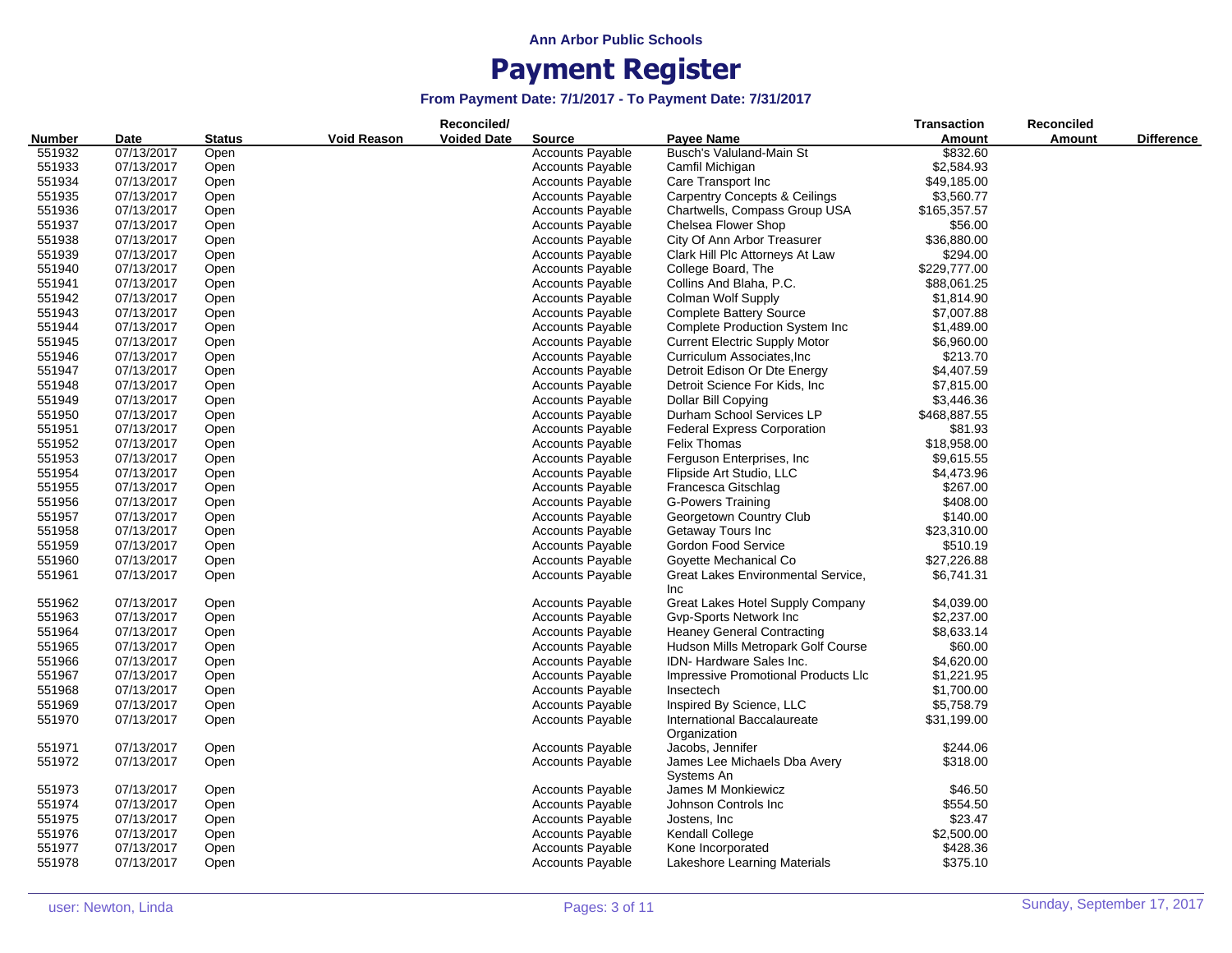|                       |            | Reconciled/<br><b>Source</b> |                                          |  |                         |                                                         |              | Reconciled    |                   |
|-----------------------|------------|------------------------------|------------------------------------------|--|-------------------------|---------------------------------------------------------|--------------|---------------|-------------------|
| <b>Number</b><br>Date |            | <b>Status</b>                | <b>Voided Date</b><br><b>Void Reason</b> |  |                         | <b>Payee Name</b>                                       | Amount       | <b>Amount</b> | <b>Difference</b> |
| 551979                | 07/13/2017 | Open                         |                                          |  | <b>Accounts Payable</b> | Language Circle Enterprise                              | \$13,909.78  |               |                   |
| 551980                | 07/13/2017 | Open                         |                                          |  | <b>Accounts Payable</b> | Leslie Science & Nature Center                          | \$180.00     |               |                   |
| 551981                | 07/13/2017 | Open                         |                                          |  | <b>Accounts Payable</b> | Lowe's Home Centers, Inc.                               | \$551.00     |               |                   |
| 551982                | 07/13/2017 | Open                         |                                          |  | <b>Accounts Payable</b> | <b>MACAC</b>                                            | \$50.00      |               |                   |
| 551983                | 07/13/2017 | Open                         |                                          |  | <b>Accounts Payable</b> | <b>Madison Electric</b>                                 | \$1,581.02   |               |                   |
| 551984                | 07/13/2017 | Open                         |                                          |  | <b>Accounts Payable</b> | Mea Financial Services Inc Group                        | \$4,297.67   |               |                   |
|                       |            |                              |                                          |  |                         | Term Life                                               |              |               |                   |
| 551985                | 07/13/2017 | Open                         |                                          |  | <b>Accounts Payable</b> | <b>Mediscan Staffing Services</b>                       | \$31,394.35  |               |                   |
| 551986                | 07/13/2017 | Open                         |                                          |  | <b>Accounts Payable</b> | Messa 370 (COBRA)                                       | \$633.27     |               |                   |
| 551987                | 07/13/2017 | Open                         |                                          |  | <b>Accounts Payable</b> | Messa (370)                                             | \$578,615.91 |               |                   |
| 551988                | 07/13/2017 | Open                         |                                          |  | <b>Accounts Payable</b> | Mi Amateur Softball Assoc-Masa                          | \$186.95     |               |                   |
| 551990                | 07/13/2017 | Open                         |                                          |  | <b>Accounts Payable</b> | Michigan Power Rodding Inc                              | \$1,830.00   |               |                   |
| 551991                | 07/13/2017 | Open                         |                                          |  | <b>Accounts Payable</b> | Michigan Yearbook Training<br>Seminars, Inc.            | \$740.00     |               |                   |
| 551992                | 07/13/2017 | Open                         |                                          |  | <b>Accounts Payable</b> | Miller Canfield Paddock Stone Plc                       | \$3,838.50   |               |                   |
| 551993                | 07/13/2017 | Open                         |                                          |  | <b>Accounts Payable</b> | <b>Mitchell &amp; Mouat Architects</b>                  | \$1,920.00   |               |                   |
| 551994                | 07/13/2017 | Open                         |                                          |  | <b>Accounts Payable</b> | Naviance Inc                                            | \$61,570.80  |               |                   |
| 551995                | 07/13/2017 | Open                         |                                          |  | <b>Accounts Payable</b> | NCS Pearson, Inc.                                       | \$1,260.53   |               |                   |
| 551996                | 07/13/2017 | Open                         |                                          |  | <b>Accounts Payable</b> | NTG Enterprises, Inc                                    | \$3,479.00   |               |                   |
| 551997                | 07/13/2017 | Open                         |                                          |  | <b>Accounts Payable</b> | Office Depot                                            | \$4,662.90   |               |                   |
| 551998                |            |                              |                                          |  |                         | Office Max Inc                                          | \$887.40     |               |                   |
|                       | 07/13/2017 | Open                         |                                          |  | <b>Accounts Payable</b> |                                                         |              |               |                   |
| 551999                | 07/13/2017 | Open                         |                                          |  | <b>Accounts Payable</b> | <b>OHM Advisors</b>                                     | \$49,582.75  |               |                   |
| 552000                | 07/13/2017 | Open                         |                                          |  | <b>Accounts Payable</b> | Ottawa Area Intermediate School<br><b>District</b>      | \$1,223.00   |               |                   |
| 552001                | 07/13/2017 | Open                         |                                          |  | <b>Accounts Payable</b> | Peaceful Dragon School                                  | \$867.06     |               |                   |
| 552002                | 07/13/2017 | Open                         |                                          |  | <b>Accounts Payable</b> | People Dancing                                          | \$349.60     |               |                   |
| 552003                | 07/13/2017 | Open                         |                                          |  | Accounts Payable        | Pioneer Athletic Booster Club                           | \$4,374.24   |               |                   |
| 552004                | 07/13/2017 | Open                         |                                          |  | <b>Accounts Payable</b> | <b>Pitney Bowes</b>                                     | \$708.87     |               |                   |
| 552005                | 07/13/2017 | Open                         |                                          |  | <b>Accounts Payable</b> | Pitney Bowes-Postage By Phone                           | \$50,000.00  |               |                   |
| 552006                | 07/13/2017 | Open                         |                                          |  | <b>Accounts Payable</b> | Precision Concrete Inc.                                 | \$273.00     |               |                   |
| 552007                | 07/13/2017 | Open                         |                                          |  | <b>Accounts Payable</b> | Premier Environmental &<br><b>Construction Services</b> | \$22,240.00  |               |                   |
| 552008                | 07/13/2017 | Open                         |                                          |  | <b>Accounts Payable</b> | Pro-Ed                                                  | \$687.50     |               |                   |
| 552009                | 07/13/2017 | Open                         |                                          |  | <b>Accounts Payable</b> | Process Results, Inc.                                   | \$3,339.03   |               |                   |
| 552010                | 07/13/2017 | Open                         |                                          |  | <b>Accounts Payable</b> | <b>Quality Roofing</b>                                  | \$45,540.00  |               |                   |
| 552011                | 07/13/2017 | Open                         |                                          |  | <b>Accounts Payable</b> | Quench USA Inc.                                         | \$79.90      |               |                   |
| 552012                | 07/13/2017 | Open                         |                                          |  | <b>Accounts Payable</b> | <b>Quill Corporation</b>                                | \$8,926.84   |               |                   |
| 552013                | 07/13/2017 | Open                         |                                          |  | Accounts Payable        | Rehmann                                                 | \$12,911.94  |               |                   |
| 552014                | 07/13/2017 | Open                         |                                          |  | <b>Accounts Payable</b> | Rent A John                                             | \$65.12      |               |                   |
|                       |            |                              |                                          |  |                         |                                                         |              |               |                   |
| 552015                | 07/13/2017 | Open                         |                                          |  | <b>Accounts Payable</b> | Restaurant Equippers Inc.                               | \$5,527.91   |               |                   |
| 552016                | 07/13/2017 | Open                         |                                          |  | <b>Accounts Payable</b> | Revel and Roll                                          | \$98.00      |               |                   |
| 552017                | 07/13/2017 | Open                         |                                          |  | <b>Accounts Payable</b> | <b>Risk Security</b>                                    | \$6,219.68   |               |                   |
| 552018                | 07/13/2017 | Open                         |                                          |  | <b>Accounts Payable</b> | Rolling Hills County Park                               | \$1,480.00   |               |                   |
| 552019                | 07/13/2017 | Open                         |                                          |  | <b>Accounts Payable</b> | Safety Systems, Inc.                                    | \$19,304.00  |               |                   |
| 552020                | 07/13/2017 | Open                         |                                          |  | <b>Accounts Payable</b> | Saline Area Schools                                     | \$3,375.00   |               |                   |
| 552021                | 07/13/2017 | Open                         |                                          |  | <b>Accounts Payable</b> | Scholastic Inc                                          | \$4,843.02   |               |                   |
| 552022                | 07/13/2017 | Open                         |                                          |  | <b>Accounts Payable</b> | School Specialty Inc*                                   | \$342.77     |               |                   |
| 552023                | 07/13/2017 | Open                         |                                          |  | <b>Accounts Payable</b> | Service Electric Supply Inc                             | \$700.00     |               |                   |
| 552024                | 07/13/2017 | Open                         |                                          |  | <b>Accounts Payable</b> | Set-Seg (opt & Gtl)                                     | \$1,395.04   |               |                   |
| 552025                | 07/13/2017 | Open                         |                                          |  | <b>Accounts Payable</b> | Shamrock Floor Inc                                      | \$815.18     |               |                   |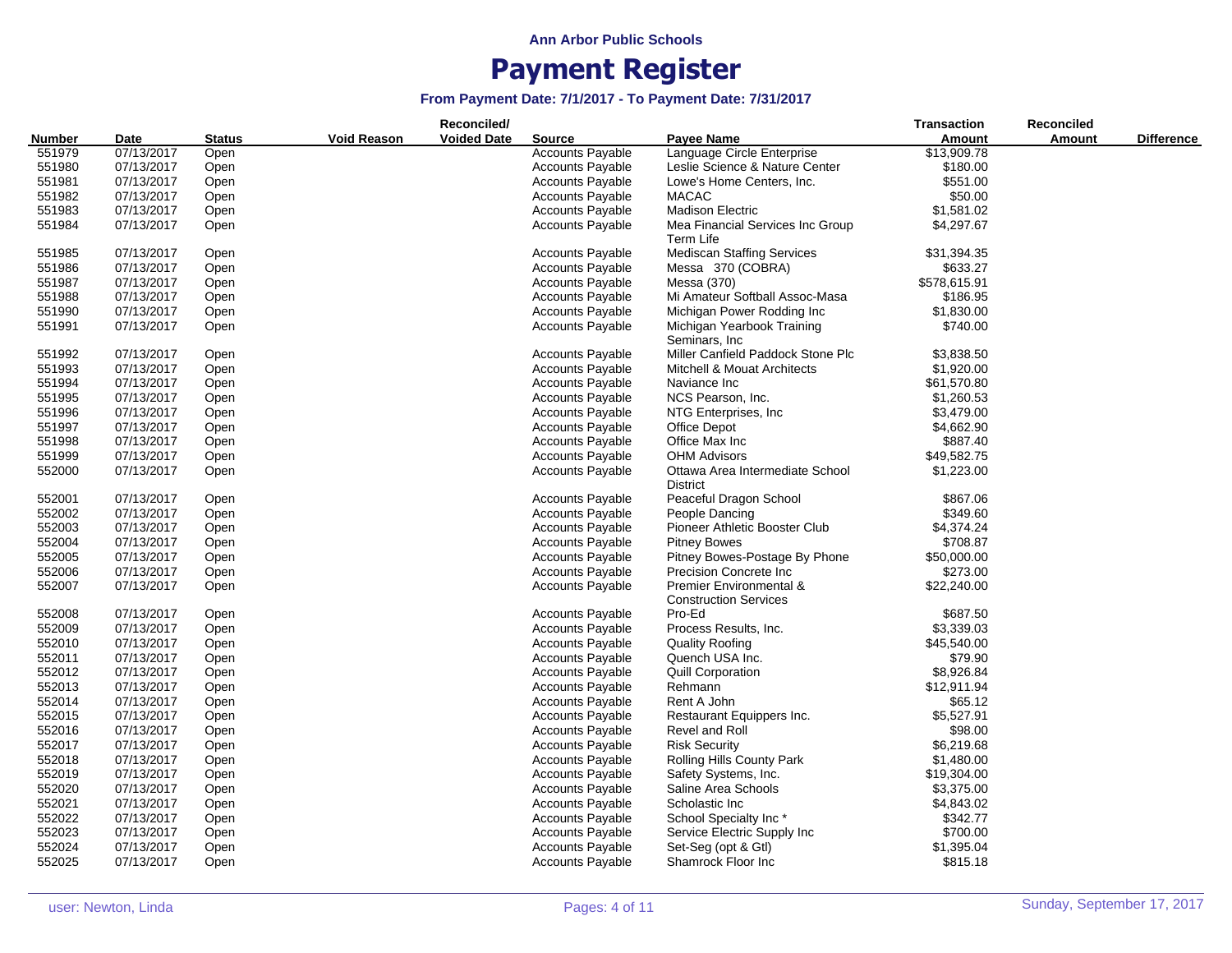|                       |            |                                     |  | Reconciled/        |                         |                                                             | <b>Transaction</b> | <b>Reconciled</b> |                   |
|-----------------------|------------|-------------------------------------|--|--------------------|-------------------------|-------------------------------------------------------------|--------------------|-------------------|-------------------|
| <b>Number</b><br>Date |            | <b>Void Reason</b><br><b>Status</b> |  | <b>Voided Date</b> | <b>Source</b>           | Payee Name                                                  | <b>Amount</b>      | Amount            | <b>Difference</b> |
| 552026                | 07/13/2017 | Open                                |  |                    | <b>Accounts Payable</b> | Shelving+Rack Systems, Inc.                                 | \$2,496.28         |                   |                   |
| 552027                | 07/13/2017 | Open                                |  |                    | <b>Accounts Payable</b> | Shurge, Solomon                                             | \$1,500.00         |                   |                   |
| 552028                | 07/13/2017 | Open                                |  |                    | <b>Accounts Payable</b> | Skyline Athletic Booster Club C/o                           | \$5,088.49         |                   |                   |
|                       |            |                                     |  |                    |                         | Treasurer                                                   |                    |                   |                   |
| 552029                | 07/13/2017 | Open                                |  |                    | <b>Accounts Payable</b> | Southeast Michigan Tennis Assn                              | \$60.00            |                   |                   |
| 552030                | 07/13/2017 | Open                                |  |                    | <b>Accounts Payable</b> | SP Designs & Manufacturing Inc                              | \$3,092.65         |                   |                   |
| 552031                | 07/13/2017 | Open                                |  |                    | <b>Accounts Payable</b> | Sports & Recreation, LLC                                    | \$11,687.50        |                   |                   |
| 552032                | 07/13/2017 | Open                                |  |                    | <b>Accounts Payable</b> | Sportswear Graphics, Inc.                                   | \$3,398.00         |                   |                   |
| 552033                | 07/13/2017 | Open                                |  |                    | <b>Accounts Payable</b> | Stacie Jo Porter                                            | \$3,765.58         |                   |                   |
| 552034                | 07/13/2017 | Open                                |  |                    | <b>Accounts Payable</b> | Sunbelt & Staffing                                          | \$23,660.00        |                   |                   |
| 552035                | 07/13/2017 | Open                                |  |                    | <b>Accounts Payable</b> | Temeh, Nada                                                 | \$261.53           |                   |                   |
| 552036                | 07/13/2017 | Open                                |  |                    | <b>Accounts Payable</b> | The Heaney Group                                            | \$4,287.00         |                   |                   |
| 552037                | 07/13/2017 | Open                                |  |                    | <b>Accounts Payable</b> | Therapy Shoppe Inc                                          | \$29.92            |                   |                   |
| 552038                | 07/13/2017 | Open                                |  |                    | <b>Accounts Payable</b> | Town & Country Pools                                        | \$1,172.50         |                   |                   |
| 552039                | 07/13/2017 | Open                                |  |                    | <b>Accounts Payable</b> | <b>Underground Printing</b>                                 | \$630.90           |                   |                   |
| 552040                | 07/13/2017 | Open                                |  |                    | <b>Accounts Payable</b> | Unit Packaging                                              | \$5,256.17         |                   |                   |
| 552041                | 07/13/2017 | Open                                |  |                    | <b>Accounts Payable</b> | <b>United States Treasury</b>                               | \$47.74            |                   |                   |
| 552042                | 07/13/2017 | Open                                |  |                    | Accounts Payable        | United States Treasury Raivs Team                           | \$200.00           |                   |                   |
| 552043                | 07/13/2017 |                                     |  |                    |                         |                                                             | \$11,071.45        |                   |                   |
|                       |            | Open                                |  |                    | <b>Accounts Payable</b> | <b>University Translator Services</b>                       |                    |                   |                   |
| 552044                | 07/13/2017 | Open                                |  |                    | <b>Accounts Payable</b> | Unum Life Insurance Company Of                              | \$3,964.12         |                   |                   |
| 552045                | 07/13/2017 |                                     |  |                    | <b>Accounts Payable</b> | America<br>US Foods, Inc.                                   | \$1,384.55         |                   |                   |
|                       |            | Open                                |  |                    |                         |                                                             | \$3,425.00         |                   |                   |
| 552046                | 07/13/2017 | Open                                |  |                    | <b>Accounts Payable</b> | Video And Internet Stuff, Llc                               |                    |                   |                   |
| 552047                | 07/13/2017 | Open                                |  |                    | <b>Accounts Payable</b> | W.J.O'Neil Company                                          | \$119,473.65       |                   |                   |
| 552048                | 07/13/2017 | Open                                |  |                    | <b>Accounts Payable</b> | Warren Wheeler, CPSI, LLC                                   | \$3,300.00         |                   |                   |
| 552049                | 07/13/2017 | Open                                |  |                    | <b>Accounts Payable</b> | Washtenaw County Dept-Public<br><b>Health Environ Healt</b> | \$1,772.00         |                   |                   |
| 552050                | 07/13/2017 | Open                                |  |                    | Accounts Payable        | Washtenaw Glass Co                                          | \$135.18           |                   |                   |
| 552051                | 07/13/2017 | Open                                |  |                    | <b>Accounts Payable</b> | Washtenaw Intermediate School<br><b>District</b>            | \$1,242.00         |                   |                   |
| 552052                | 07/13/2017 | Open                                |  |                    | <b>Accounts Payable</b> | Waste Management                                            | \$364.19           |                   |                   |
| 552053                | 07/13/2017 | Open                                |  |                    | <b>Accounts Payable</b> | Webster Township Treasurer's Office                         | \$525.00           |                   |                   |
| 552054                | 07/13/2017 | Open                                |  |                    | <b>Accounts Payable</b> | Williams-Hoak, Debra, E                                     | \$1,080.00         |                   |                   |
| 552055                | 07/13/2017 | Open                                |  |                    | <b>Accounts Payable</b> | <b>Wolverine Sports Supply</b>                              | \$663.77           |                   |                   |
| 552056                | 07/13/2017 | Open                                |  |                    | <b>Accounts Payable</b> | Wolverine Supply Inc                                        | \$16,338.46        |                   |                   |
| 552057                | 07/13/2017 | Open                                |  |                    | <b>Accounts Payable</b> | Adams, Taylor                                               | \$300.00           |                   |                   |
| 552058                | 07/13/2017 | Open                                |  |                    | <b>Accounts Payable</b> | Boland, Lynn                                                | \$189.80           |                   |                   |
| 552059                | 07/13/2017 | Open                                |  |                    | <b>Accounts Payable</b> | Briegel, Brianna                                            | \$150.00           |                   |                   |
| 552060                | 07/13/2017 | Open                                |  |                    | <b>Accounts Payable</b> | Brinkerhoff, William                                        | \$100.00           |                   |                   |
| 552061                | 07/13/2017 | Open                                |  |                    | <b>Accounts Payable</b> | Broom, Edward                                               | \$20.25            |                   |                   |
| 552064                | 07/13/2017 | Open                                |  |                    | <b>Accounts Payable</b> | Crockett, Kirsten                                           | \$100.00           |                   |                   |
| 552065                | 07/13/2017 | Open                                |  |                    | <b>Accounts Payable</b> | Deneen, Musetta                                             | \$59.38            |                   |                   |
| 552066                | 07/13/2017 | Open                                |  |                    | <b>Accounts Payable</b> | Downing, Ryan                                               | \$150.00           |                   |                   |
| 552067                | 07/13/2017 | Open                                |  |                    | <b>Accounts Payable</b> | Eddins, Angela                                              | \$295.00           |                   |                   |
| 552068                | 07/13/2017 | Open                                |  |                    | <b>Accounts Payable</b> | Esteva, Carmela                                             | \$100.00           |                   |                   |
| 552069                | 07/13/2017 | Open                                |  |                    | <b>Accounts Payable</b> | Esteva, Pedro                                               | \$150.00           |                   |                   |
| 552070                | 07/13/2017 | Open                                |  |                    | <b>Accounts Payable</b> | Glover, William                                             | \$60.65            |                   |                   |
| 552071                | 07/13/2017 | Open                                |  |                    | <b>Accounts Payable</b> | Kidd, Samuel                                                | \$150.00           |                   |                   |
| 552072                | 07/13/2017 | Open                                |  |                    | <b>Accounts Payable</b> | Kruger, Adam                                                | \$150.00           |                   |                   |
| 552073                | 07/13/2017 | Open                                |  |                    | <b>Accounts Payable</b> | Loring, Mark                                                | \$115.00           |                   |                   |
|                       |            |                                     |  |                    |                         |                                                             |                    |                   |                   |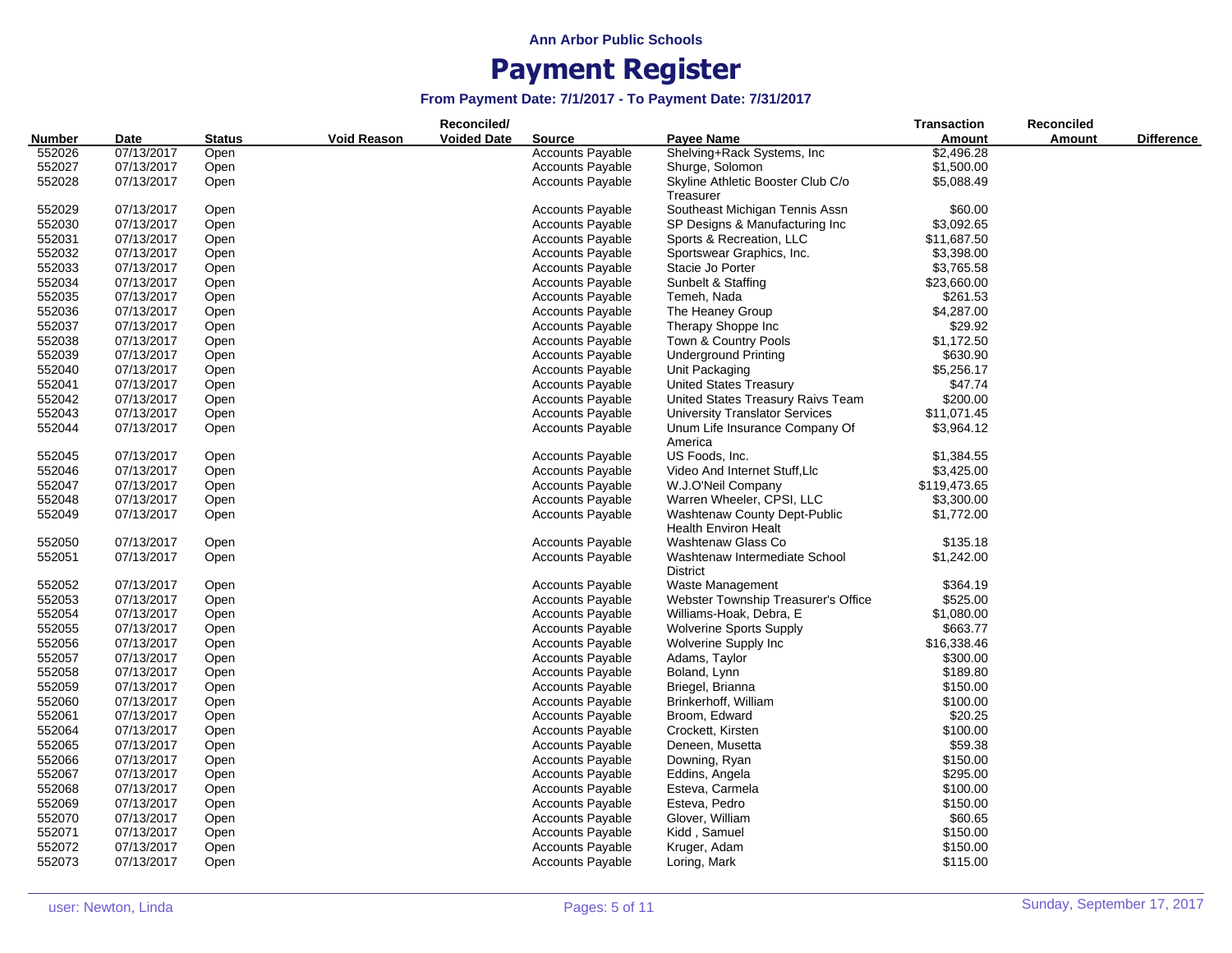|               |            |               |                    | Reconciled/        |                         |                                     | <b>Transaction</b> | Reconciled    |                   |
|---------------|------------|---------------|--------------------|--------------------|-------------------------|-------------------------------------|--------------------|---------------|-------------------|
| <b>Number</b> | Date       | <b>Status</b> | <b>Void Reason</b> | <b>Voided Date</b> | <b>Source</b>           | Payee Name                          | Amount             | <b>Amount</b> | <b>Difference</b> |
| 552074        | 07/13/2017 | Open          |                    |                    | <b>Accounts Payable</b> | Mattson, Sarah                      | \$100.00           |               |                   |
| 552075        | 07/13/2017 | Open          |                    |                    | <b>Accounts Payable</b> | McAdams, Madeline Ann               | \$179.00           |               |                   |
| 552077        | 07/13/2017 | Open          |                    |                    | <b>Accounts Payable</b> | Miller, Helen                       | \$100.00           |               |                   |
| 552078        | 07/13/2017 | Open          |                    |                    | <b>Accounts Payable</b> | Mitchell, Elaine                    | \$96.56            |               |                   |
| 552079        | 07/13/2017 | Open          |                    |                    | <b>Accounts Payable</b> | Osterwisch, Jennifer                | \$33.65            |               |                   |
| 552080        | 07/13/2017 | Open          |                    |                    | <b>Accounts Payable</b> | Quidditch Team                      | \$200.00           |               |                   |
| 552081        | 07/13/2017 | Open          |                    |                    | <b>Accounts Payable</b> | Schreiber, Todd                     | \$400.00           |               |                   |
| 552082        | 07/13/2017 | Open          |                    |                    | <b>Accounts Payable</b> | Schweitzer, Hannah                  | \$100.00           |               |                   |
| 552083        | 07/13/2017 | Open          |                    |                    | <b>Accounts Payable</b> | Smith, Jennifer                     | \$79.00            |               |                   |
| 552084        | 07/13/2017 | Open          |                    |                    | <b>Accounts Payable</b> | Terris, John, Austin                | \$700.00           |               |                   |
| 552085        | 07/13/2017 | Open          |                    |                    | <b>Accounts Payable</b> | Torella, Chris                      | \$100.00           |               |                   |
| 552086        | 07/13/2017 | Open          |                    |                    | <b>Accounts Payable</b> | Wilson, Andrew                      | \$150.00           |               |                   |
| 552087        | 07/13/2017 | Open          |                    |                    | <b>Accounts Payable</b> | Wilson, Brianne                     | \$150.00           |               |                   |
| 552088        | 07/14/2017 | Open          |                    |                    | Accounts Payable        | Matthaei Botanical Gardens          | \$138.00           |               |                   |
| 552089        | 07/14/2017 | Open          |                    |                    | <b>Accounts Payable</b> | Mi Council Of Teachers Of Math Mctm | \$160.00           |               |                   |
| 552090        | 07/14/2017 | Open          |                    |                    | <b>Accounts Payable</b> | Mi Reading Association              | \$570.00           |               |                   |
| 552091        | 07/14/2017 | Open          |                    |                    | <b>Accounts Payable</b> | Revel and Roll                      | \$199.80           |               |                   |
| 552092        | 07/14/2017 | Open          |                    |                    | <b>Accounts Payable</b> | The Petting Farm at Domino's Farms  | \$146.00           |               |                   |
| 552093        | 07/19/2017 | Open          |                    |                    | <b>Accounts Payable</b> | Menge, Rachel                       | \$100.00           |               |                   |
| 552094        | 07/21/2017 | Open          |                    |                    | <b>Accounts Payable</b> | Courtyard Ann Arbor                 | \$3,277.10         |               |                   |
| 552095        | 07/21/2017 | Open          |                    |                    | <b>Accounts Payable</b> | Davis Vision                        | \$2,621.51         |               |                   |
| 552096        | 07/21/2017 | Open          |                    |                    | <b>Accounts Payable</b> | Michigan Guaranty Agency            | \$289.79           |               |                   |
| 552097        | 07/21/2017 | Open          |                    |                    | <b>Accounts Payable</b> | Michigan Guaranty Agency            | \$244.74           |               |                   |
| 552098        | 07/21/2017 | Open          |                    |                    | <b>Accounts Payable</b> | Office Depot                        | \$396.28           |               |                   |
| 552099        | 07/21/2017 | Open          |                    |                    | <b>Accounts Payable</b> | <b>Pioneer Credit Recovery</b>      | \$316.83           |               |                   |
| 552100        | 07/21/2017 | Open          |                    |                    | <b>Accounts Payable</b> | Portfolio Recovery Associates, LLC  | \$189.74           |               |                   |
| 552101        | 07/21/2017 | Open          |                    |                    | Accounts Payable        | <b>Priority Health</b>              | \$1,628,293.96     |               |                   |
| 552102        | 07/21/2017 | Open          |                    |                    | <b>Accounts Payable</b> | U of M Credit Union                 | \$238.66           |               |                   |
| 552103        | 07/21/2017 | Open          |                    |                    | <b>Accounts Payable</b> | U S Dept Of Education               | \$88.04            |               |                   |
| 552104        | 07/21/2017 | Open          |                    |                    | <b>Accounts Payable</b> | University Of Michigan Credit Union | \$50.00            |               |                   |
| 552105        | 07/21/2017 | Open          |                    |                    | <b>Accounts Payable</b> | Washtenaw Intermediate School       | \$300.00           |               |                   |
|               |            |               |                    |                    |                         | <b>District</b>                     |                    |               |                   |
| 552106        | 07/21/2017 | Open          |                    |                    | <b>Accounts Payable</b> | Chapter 13 Trustee                  | \$1,085.33         |               |                   |
| 552107        | 07/21/2017 | Open          |                    |                    | Accounts Payable        | <b>AAPS Educational Foundation</b>  | \$150.00           |               |                   |
| 552108        | 07/21/2017 | Open          |                    |                    | <b>Accounts Payable</b> | Kapnick Insurance Group             | \$4,726.63         |               |                   |
| 552109        | 07/21/2017 | Open          |                    |                    | <b>Accounts Payable</b> | Kapnick Insurance Group             | \$3,911.48         |               |                   |
| 552110        | 07/21/2017 | Open          |                    |                    | <b>Accounts Payable</b> | Michigan Guaranty Agency            | \$85.26            |               |                   |
| 552111        | 07/21/2017 | Open          |                    |                    | <b>Accounts Payable</b> | Michigan Guaranty Agency            | \$133.60           |               |                   |
| 552112        | 07/21/2017 | Open          |                    |                    | <b>Accounts Payable</b> | Michigan Guaranty Agency            | \$192.76           |               |                   |
| 552113        | 07/21/2017 | Open          |                    |                    | <b>Accounts Payable</b> | Michigan Guaranty Agency            | \$167.87           |               |                   |
| 552114        | 07/21/2017 | Open          |                    |                    | <b>Accounts Payable</b> | Michigan State Disbursement Unit    | \$3,269.48         |               |                   |
| 552115        | 07/21/2017 | Open          |                    |                    | <b>Accounts Payable</b> | Office Of The Ch 13 Trustee         | \$2,471.69         |               |                   |
| 552116        | 07/21/2017 | Open          |                    |                    | <b>Accounts Payable</b> | Office Of The Chapter 13 Trustee    | \$78.97            |               |                   |
| 552117        | 07/21/2017 | Open          |                    |                    | <b>Accounts Payable</b> | Texas Child Support Disburse. Unit  | \$302.31           |               |                   |
| 552118        | 07/21/2017 | Open          |                    |                    | <b>Accounts Payable</b> | U S Department Of Education         | \$67.22            |               |                   |
| 552119        | 07/21/2017 | Open          |                    |                    | <b>Accounts Payable</b> | U S Dept Of Education               | \$162.14           |               |                   |
| 552120        | 07/21/2017 | Open          |                    |                    | <b>Accounts Payable</b> | U S Department Of Education         | \$284.61           |               |                   |
| 552121        | 07/21/2017 | Open          |                    |                    | <b>Accounts Payable</b> | U.S. Department Of Education        | \$86.13            |               |                   |
| 552122        | 07/21/2017 | Open          |                    |                    | <b>Accounts Payable</b> | Washington State Support Registry   | \$46.94            |               |                   |
|               |            |               |                    |                    |                         |                                     |                    |               |                   |
| 552123        | 07/21/2017 | Open          |                    |                    | <b>Accounts Payable</b> | Washtenaw United Way                | \$30.00            |               |                   |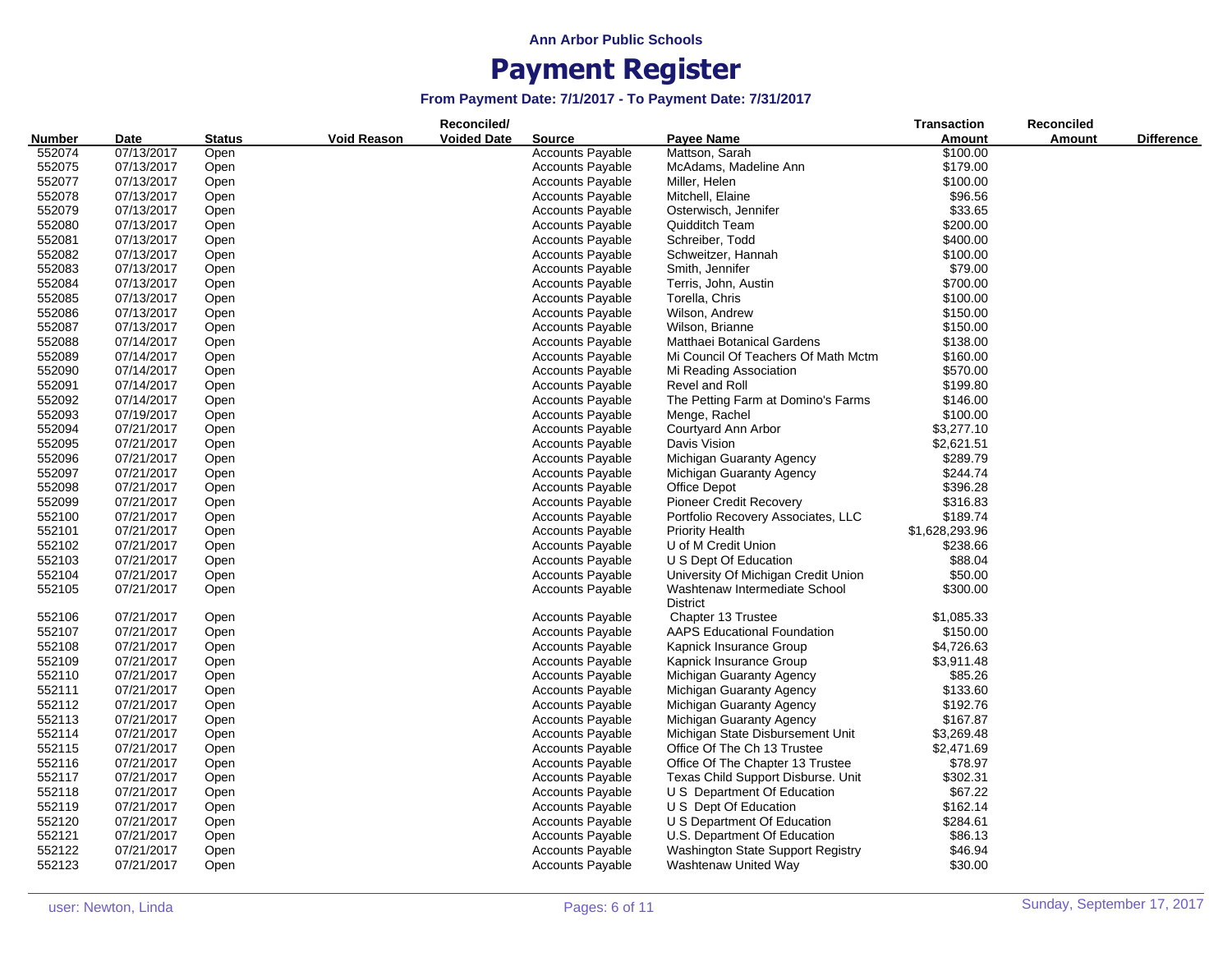|        |            |               |                    | Reconciled/        |                         |                                            | <b>Transaction</b> | <b>Reconciled</b> |                   |
|--------|------------|---------------|--------------------|--------------------|-------------------------|--------------------------------------------|--------------------|-------------------|-------------------|
| Number | Date       | <b>Status</b> | <b>Void Reason</b> | <b>Voided Date</b> | <b>Source</b>           | <b>Payee Name</b>                          | Amount             | Amount            | <b>Difference</b> |
| 552124 | 07/28/2017 | Open          |                    |                    | <b>Accounts Payable</b> | <b>ACP Direct</b>                          | \$209.95           |                   |                   |
| 552125 | 07/28/2017 | Open          |                    |                    | <b>Accounts Payable</b> | Adrian Tecumseh Fence Company              | \$2,540.52         |                   |                   |
| 552126 | 07/28/2017 | Open          |                    |                    | <b>Accounts Payable</b> | <b>Advantage Sports</b>                    | \$700.00           |                   |                   |
| 552127 | 07/28/2017 | Open          |                    |                    | <b>Accounts Payable</b> | Allied Incorporated                        | \$6,331.25         |                   |                   |
| 552128 | 07/28/2017 | Open          |                    |                    | <b>Accounts Payable</b> | Amazon.com LLC                             | \$145.14           |                   |                   |
| 552129 | 07/28/2017 | Open          |                    |                    | <b>Accounts Payable</b> | Ann Arbor Area Transportation              | \$4,359.82         |                   |                   |
|        |            |               |                    |                    |                         | Authority                                  |                    |                   |                   |
| 552130 | 07/28/2017 | Open          |                    |                    | <b>Accounts Payable</b> | Ann Arbor Hands-On Museum                  | \$3,645.00         |                   |                   |
| 552131 | 07/28/2017 | Open          |                    |                    | <b>Accounts Payable</b> | Ann Arbor Welding Supply                   | \$30.00            |                   |                   |
| 552132 | 07/28/2017 | Open          |                    |                    | <b>Accounts Payable</b> | Apple Computer Inc                         | \$1,194.00         |                   |                   |
| 552133 | 07/28/2017 | Open          |                    |                    | <b>Accounts Payable</b> | Apple Computer Inc Professional<br>Service | \$104,308.00       |                   |                   |
| 552134 | 07/28/2017 | Open          |                    |                    | <b>Accounts Payable</b> | Ascd - Assoc For Supervision               | \$89.00            |                   |                   |
| 552135 | 07/28/2017 | Open          |                    |                    | <b>Accounts Payable</b> | AT&T                                       | \$55.00            |                   |                   |
| 552136 | 07/28/2017 | Open          |                    |                    | <b>Accounts Payable</b> | AT&T LEC Services Billing                  | \$90.15            |                   |                   |
| 552137 | 07/28/2017 | Open          |                    |                    | Accounts Payable        | <b>Blick Art Materials</b>                 | \$1,343.93         |                   |                   |
| 552138 | 07/28/2017 | Open          |                    |                    | <b>Accounts Payable</b> | Blue Car; Blue Cab DBA                     | \$7,544.00         |                   |                   |
| 552139 | 07/28/2017 | Open          |                    |                    | <b>Accounts Payable</b> | Blue Care Network Of Michigan              | \$41,256.39        |                   |                   |
| 552140 | 07/28/2017 | Open          |                    |                    | <b>Accounts Payable</b> | Boettcher, Ewald, Gordon                   | \$550.00           |                   |                   |
| 552141 | 07/28/2017 | Open          |                    |                    | <b>Accounts Payable</b> | <b>British Elite Soccer Training LLC</b>   | \$554.00           |                   |                   |
| 552142 | 07/28/2017 | Open          |                    |                    | <b>Accounts Payable</b> | Busch's Valuland-Main St                   | \$12.82            |                   |                   |
| 552143 | 07/28/2017 | Open          |                    |                    | <b>Accounts Payable</b> | <b>Cdw Government Inc.</b>                 | \$47,804.00        |                   |                   |
| 552144 | 07/28/2017 | Open          |                    |                    | <b>Accounts Payable</b> | Cellco Partnership Dba Verizon             | \$646.17           |                   |                   |
|        |            |               |                    |                    |                         | Wireless                                   |                    |                   |                   |
| 552145 | 07/28/2017 | Open          |                    |                    | <b>Accounts Payable</b> | Chippewa Club                              | \$2,426.00         |                   |                   |
| 552146 | 07/28/2017 | Open          |                    |                    | <b>Accounts Payable</b> | Cintas                                     | \$3,492.02         |                   |                   |
| 552147 | 07/28/2017 | Open          |                    |                    | <b>Accounts Payable</b> | City Of Ann Arbor Treasurer                | \$78,451.91        |                   |                   |
| 552148 | 07/28/2017 | Open          |                    |                    | <b>Accounts Payable</b> | Colman Wolf Supply                         | \$682.00           |                   |                   |
| 552149 | 07/28/2017 | Open          |                    |                    | <b>Accounts Payable</b> | Comcast                                    | \$206.10           |                   |                   |
| 552150 | 07/28/2017 | Open          |                    |                    | <b>Accounts Payable</b> | <b>Commercial Building Materials</b>       | \$1,429.06         |                   |                   |
| 552151 | 07/28/2017 | Open          |                    |                    | <b>Accounts Payable</b> | Culligan of AnnArbor/Detroit               | \$223.00           |                   |                   |
| 552152 | 07/28/2017 | Open          |                    |                    | <b>Accounts Payable</b> | Darby Ready Mix-Dundee, LLC                | \$46,339.06        |                   |                   |
| 552153 | 07/28/2017 | Open          |                    |                    | Accounts Payable        | Detroit Edison Or Dte Energy               | \$105,309.58       |                   |                   |
| 552154 | 07/28/2017 | Open          |                    |                    | Accounts Payable        | Detroit Science For Kids, Inc              | \$5,735.00         |                   |                   |
| 552155 | 07/28/2017 | Open          |                    |                    | Accounts Payable        | Devall Design Ltd Csinc                    | \$2,987.75         |                   |                   |
| 552156 | 07/28/2017 | Open          |                    |                    | <b>Accounts Payable</b> | Dihydro Services Inc                       | \$422.00           |                   |                   |
| 552157 | 07/28/2017 | Open          |                    |                    | <b>Accounts Payable</b> | <b>Discount School Supply</b>              | \$170.17           |                   |                   |
| 552158 | 07/28/2017 | Open          |                    |                    | <b>Accounts Payable</b> | Dollar Bill Copying                        | \$65.25            |                   |                   |
| 552159 | 07/28/2017 | Open          |                    |                    | <b>Accounts Payable</b> | Dte Energy                                 | \$126.76           |                   |                   |
| 552160 | 07/28/2017 | Open          |                    |                    | <b>Accounts Payable</b> | Dte Energy                                 | \$16,480.06        |                   |                   |
| 552161 | 07/28/2017 | Open          |                    |                    | <b>Accounts Payable</b> | Edgenuity, Inc.                            | \$55,000.00        |                   |                   |
| 552162 | 07/28/2017 | Open          |                    |                    | <b>Accounts Payable</b> | <b>Educational Visions Alliance Inc.</b>   | \$4,500.00         |                   |                   |
| 552163 | 07/28/2017 | Open          |                    |                    | <b>Accounts Payable</b> | <b>EMU Convocation Center</b>              | \$3,283.58         |                   |                   |
| 552164 | 07/28/2017 | Open          |                    |                    | Accounts Payable        | Enterprise Rent-A-Car                      | \$723.29           |                   |                   |
| 552165 |            |               |                    |                    |                         |                                            | \$16,375.00        |                   |                   |
|        | 07/28/2017 | Open          |                    |                    | <b>Accounts Payable</b> | Explorelearning                            |                    |                   |                   |
| 552166 | 07/28/2017 | Open          |                    |                    | <b>Accounts Payable</b> | Ferguson Enterprises, Inc.                 | \$7,440.31         |                   |                   |
| 552167 | 07/28/2017 | Open          |                    |                    | <b>Accounts Payable</b> | FileWave (USA), Inc.                       | \$85,000.00        |                   |                   |
| 552168 | 07/28/2017 | Open          |                    |                    | <b>Accounts Payable</b> | Flinn Scientific Co                        | \$272.17           |                   |                   |
| 552169 | 07/28/2017 | Open          |                    |                    | <b>Accounts Payable</b> | Flipside Art Studio, LLC                   | \$4,146.85         |                   |                   |
| 552170 | 07/28/2017 | Open          |                    |                    | <b>Accounts Payable</b> | <b>Follett School Solutions, Inc.</b>      | \$52.74            |                   |                   |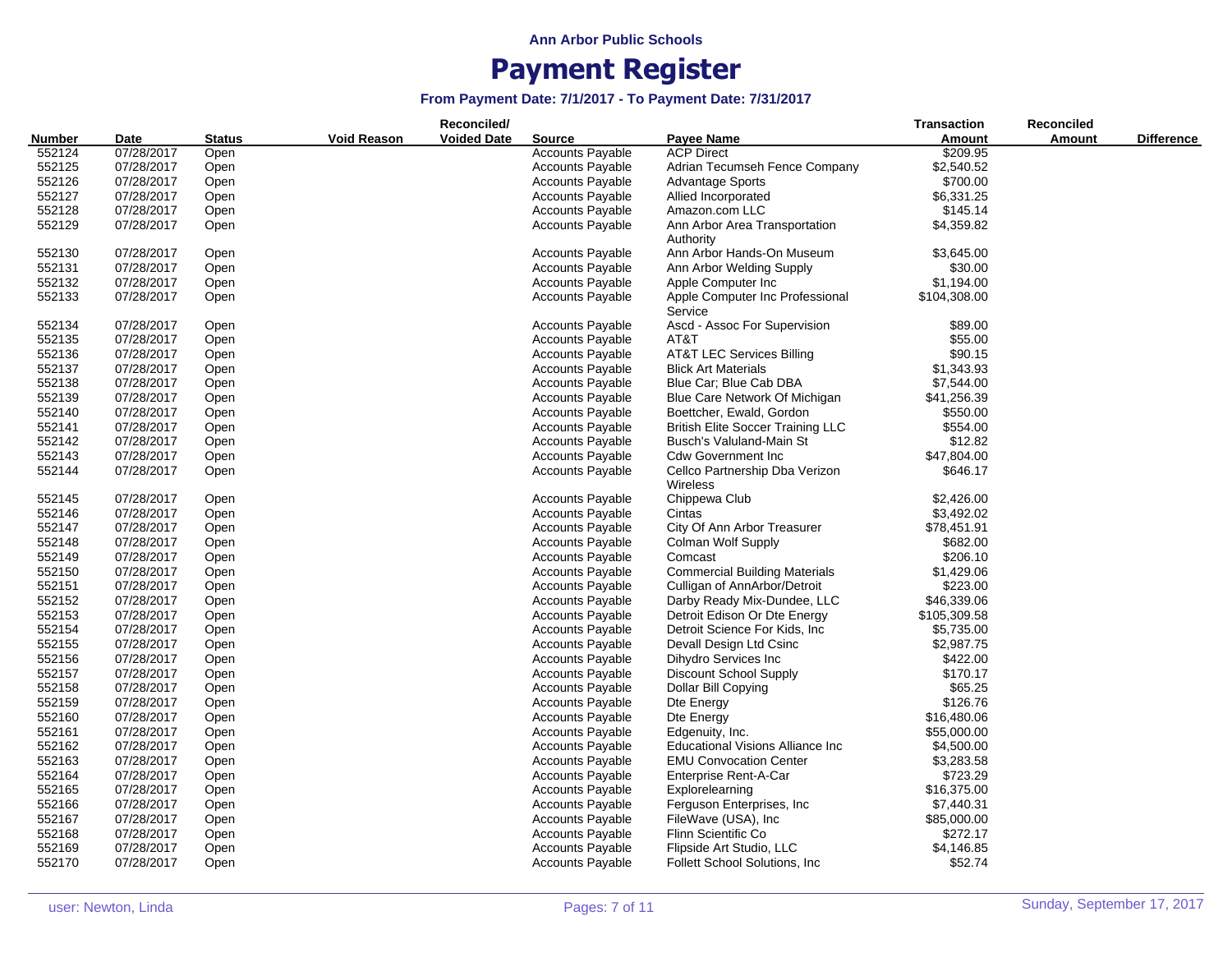|                       |            |               |                    | Reconciled/        |                         |                                     | <b>Transaction</b> | <b>Reconciled</b> |                   |
|-----------------------|------------|---------------|--------------------|--------------------|-------------------------|-------------------------------------|--------------------|-------------------|-------------------|
| <b>Number</b><br>Date |            | <b>Status</b> | <b>Void Reason</b> | <b>Voided Date</b> | <b>Source</b>           | <b>Pavee Name</b>                   | Amount             | <b>Amount</b>     | <b>Difference</b> |
| 552171                | 07/28/2017 | Open          |                    |                    | <b>Accounts Payable</b> | <b>Frye Printing Company</b>        | \$1,771.58         |                   |                   |
| 552172                | 07/28/2017 | Open          |                    |                    | <b>Accounts Payable</b> | <b>G-Powers Training</b>            | \$2,372.00         |                   |                   |
| 552173                | 07/28/2017 | Open          |                    |                    | <b>Accounts Payable</b> | <b>GCA Education Services, Inc.</b> | \$6,272.50         |                   |                   |
| 552174                | 07/28/2017 | Open          |                    |                    | <b>Accounts Payable</b> | Gordon Food Service                 | \$29.26            |                   |                   |
| 552175                | 07/28/2017 | Open          |                    |                    | <b>Accounts Payable</b> | Goyette Mechanical Co               | \$15,614.68        |                   |                   |
| 552176                | 07/28/2017 | Open          |                    |                    | <b>Accounts Payable</b> | Grainger                            | \$2,219.86         |                   |                   |
| 552177                | 07/28/2017 | Open          |                    |                    | <b>Accounts Payable</b> | Great Lakes Environmental Service,  | \$341.31           |                   |                   |
|                       |            |               |                    |                    |                         | Inc.                                |                    |                   |                   |
| 552178                | 07/28/2017 | Open          |                    |                    | <b>Accounts Payable</b> | Gvp-Sports Network Inc              | \$1,575.00         |                   |                   |
| 552179                | 07/28/2017 | Open          |                    |                    | <b>Accounts Payable</b> | <b>Heaney General Contracting</b>   | \$7,128.96         |                   |                   |
| 552180                | 07/28/2017 | Open          |                    |                    | <b>Accounts Payable</b> | Heinemann Greenwood Publishing      | \$23,205.00        |                   |                   |
|                       |            |               |                    |                    |                         |                                     |                    |                   |                   |
| 552181                | 07/28/2017 | Open          |                    |                    | <b>Accounts Payable</b> | Herff-Jones                         | \$2,286.45         |                   |                   |
| 552182                | 07/28/2017 | Open          |                    |                    | <b>Accounts Payable</b> | IDN-Hardware Sales Inc.             | \$15,264.00        |                   |                   |
| 552183                | 07/28/2017 | Open          |                    |                    | <b>Accounts Payable</b> | Impact Printing Services, LIc       | \$149.26           |                   |                   |
| 552184                | 07/28/2017 | Open          |                    |                    | <b>Accounts Payable</b> | Insectech                           | \$808.00           |                   |                   |
| 552185                | 07/28/2017 | Open          |                    |                    | <b>Accounts Payable</b> | Inspired By Science, LLC            | \$2,089.09         |                   |                   |
| 552186                | 07/28/2017 | Open          |                    |                    | <b>Accounts Payable</b> | IXL Learning, Inc.                  | \$5,500.00         |                   |                   |
| 552187                | 07/28/2017 | Open          |                    |                    | <b>Accounts Payable</b> | J W Pepper & Sons, Inc              | \$75.00            |                   |                   |
| 552188                | 07/28/2017 | Open          |                    |                    | <b>Accounts Payable</b> | Jacobs, Jennifer                    | \$8.44             |                   |                   |
| 552189                | 07/28/2017 | Open          |                    |                    | <b>Accounts Payable</b> | James M Monkiewicz                  | \$46.50            |                   |                   |
| 552190                | 07/28/2017 | Open          |                    |                    | <b>Accounts Payable</b> | Johnny Mac's Sporting Goods Stores, | \$6,163.73         |                   |                   |
|                       |            |               |                    |                    |                         | Inc.                                |                    |                   |                   |
| 552191                | 07/28/2017 | Open          |                    |                    | <b>Accounts Payable</b> | Johnson Controls Inc                | \$681.50           |                   |                   |
| 552192                | 07/28/2017 | Open          |                    |                    | <b>Accounts Payable</b> | Johnstone Supply Detroit Group      | \$25.65            |                   |                   |
| 552193                | 07/28/2017 | Open          |                    |                    | <b>Accounts Payable</b> | Jostens, Inc                        | \$7,819.32         |                   |                   |
| 552194                | 07/28/2017 | Open          |                    |                    | <b>Accounts Payable</b> | K12 Insight Llc                     | \$17,500.00        |                   |                   |
| 552195                | 07/28/2017 | Open          |                    |                    | <b>Accounts Payable</b> | Kalpa Systems, Inc.                 | \$9,757.44         |                   |                   |
| 552196                | 07/28/2017 | Open          |                    |                    | <b>Accounts Payable</b> | Kone Incorporated                   | \$3,559.91         |                   |                   |
| 552197                | 07/28/2017 | Open          |                    |                    | <b>Accounts Payable</b> | Konica Minolta Business Solutions   | \$401.04           |                   |                   |
| 552198                | 07/28/2017 | Open          |                    |                    | <b>Accounts Payable</b> | Learning A-Z                        | \$135,960.00       |                   |                   |
| 552199                | 07/28/2017 | Open          |                    |                    | <b>Accounts Payable</b> | Leslie Science & Nature Center      | \$1,000.00         |                   |                   |
| 552200                | 07/28/2017 | Open          |                    |                    | <b>Accounts Payable</b> | Little Caesars Pizza                | \$91.35            |                   |                   |
| 552201                | 07/28/2017 | Open          |                    |                    | <b>Accounts Payable</b> | Lis & Associates                    | \$883.33           |                   |                   |
| 552202                | 07/28/2017 | Open          |                    |                    | <b>Accounts Payable</b> | Logisoft Computer Products Llc      | \$44,344.50        |                   |                   |
| 552204                | 07/28/2017 | Open          |                    |                    | <b>Accounts Payable</b> | Macprofessionals Inc.               | \$2,649.00         |                   |                   |
| 552205                | 07/28/2017 |               |                    |                    |                         | <b>Madison Electric</b>             | \$190.01           |                   |                   |
|                       |            | Open          |                    |                    | <b>Accounts Payable</b> |                                     |                    |                   |                   |
| 552206                | 07/28/2017 | Open          |                    |                    | <b>Accounts Payable</b> | Massp                               | \$100.00           |                   |                   |
| 552207                | 07/28/2017 | Open          |                    |                    | <b>Accounts Payable</b> | Mcnaughton-Mckay Electric           | \$2,640.29         |                   |                   |
| 552208                | 07/28/2017 | Open          |                    |                    | <b>Accounts Payable</b> | Mea Financial Services Inc Group    | \$4,275.57         |                   |                   |
|                       |            |               |                    |                    |                         | Term Life                           |                    |                   |                   |
| 552209                | 07/28/2017 | Open          |                    |                    | <b>Accounts Payable</b> | Medco Supply Co (lockbox) Or        | \$30.95            |                   |                   |
|                       |            |               |                    |                    |                         | Masune & Surgical S                 |                    |                   |                   |
| 552210                | 07/28/2017 | Open          |                    |                    | <b>Accounts Payable</b> | Messa 370 (COBRA)                   | \$3,704.48         |                   |                   |
| 552211                | 07/28/2017 | Open          |                    |                    | <b>Accounts Payable</b> | Messa 370 (COBRA)                   | \$30.66            |                   |                   |
| 552212                | 07/28/2017 | Open          |                    |                    | <b>Accounts Payable</b> | Messa (370)                         | \$563,125.71       |                   |                   |
| 552213                | 07/28/2017 | Open          |                    |                    | <b>Accounts Payable</b> | Mi Amateur Softball Assoc-Masa      | \$95.95            |                   |                   |
| 552214                | 07/28/2017 | Open          |                    |                    | <b>Accounts Payable</b> | Mi Institute For Educational        | \$375.00           |                   |                   |
|                       |            |               |                    |                    |                         | Management - Miem                   |                    |                   |                   |
| 552215                | 07/28/2017 | Open          |                    |                    | <b>Accounts Payable</b> | Michigan Air Products               | \$2,719.50         |                   |                   |
| 552216                | 07/28/2017 | Open          |                    |                    | <b>Accounts Payable</b> | Michigan Assn Of School Boards      | \$9,679.00         |                   |                   |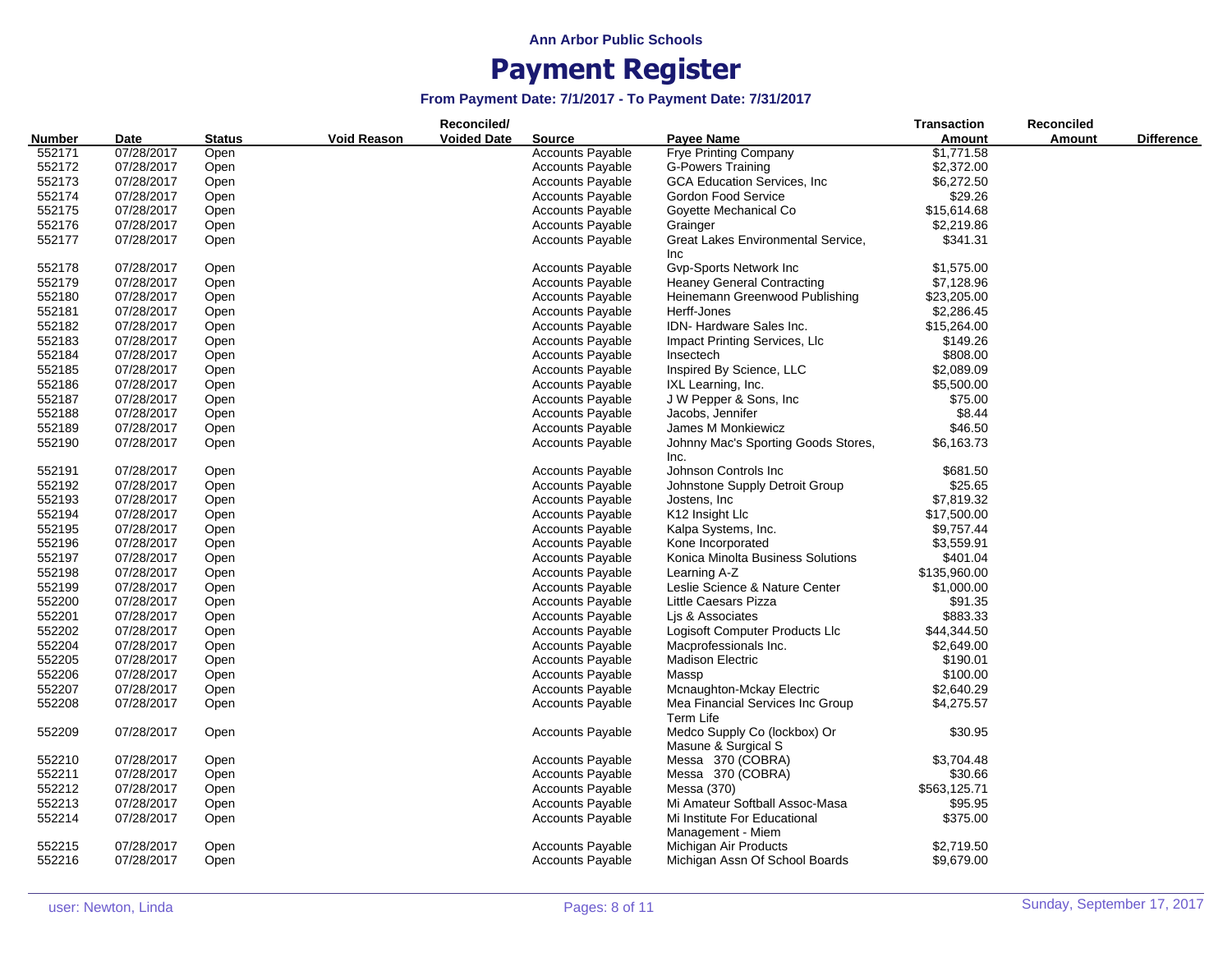|                |            | Reconciled/   |                    |                    |                         |                                       |                | <b>Reconciled</b> |                   |
|----------------|------------|---------------|--------------------|--------------------|-------------------------|---------------------------------------|----------------|-------------------|-------------------|
| Number<br>Date |            | <b>Status</b> | <b>Void Reason</b> | <b>Voided Date</b> | <b>Source</b>           | Payee Name                            | Amount         | <b>Amount</b>     | <b>Difference</b> |
| 552217         | 07/28/2017 | Open          |                    |                    | <b>Accounts Payable</b> | Michigan Elem. Middle School          | \$2,775.00     |                   |                   |
|                |            |               |                    |                    |                         | Principals Assoc.                     |                |                   |                   |
| 552218         | 07/28/2017 | Open          |                    |                    | <b>Accounts Payable</b> | MLive Media Group                     | \$129.83       |                   |                   |
| 552219         | 07/28/2017 | Open          |                    |                    | <b>Accounts Payable</b> | Movie Licensing USA                   | \$21,727.00    |                   |                   |
| 552220         | 07/28/2017 | Open          |                    |                    | <b>Accounts Payable</b> | Music Theatre International           | \$1,400.00     |                   |                   |
| 552221         | 07/28/2017 | Open          |                    |                    | <b>Accounts Payable</b> | <b>NASSP/NHS</b>                      | \$385.00       |                   |                   |
| 552222         | 07/28/2017 | Open          |                    |                    | Accounts Payable        | National Inventors Hall of Fame, Inc. | \$16,520.00    |                   |                   |
| 552223         | 07/28/2017 | Open          |                    |                    | <b>Accounts Payable</b> | <b>Nbs Contract Group</b>             | \$17,320.70    |                   |                   |
| 552224         | 07/28/2017 | Open          |                    |                    | <b>Accounts Payable</b> | NCS Pearson, Inc.                     | \$0.75         |                   |                   |
| 552225         | 07/28/2017 | Open          |                    |                    | <b>Accounts Payable</b> | NeoFunds by Neopost                   | \$1,000.00     |                   |                   |
| 552226         | 07/28/2017 | Open          |                    |                    | <b>Accounts Payable</b> | Northwest Evaluation Assoc Csinc      | \$94,024.00    |                   |                   |
| 552227         | 07/28/2017 | Open          |                    |                    | <b>Accounts Payable</b> | NUCO <sub>2</sub> Inc                 | \$809.34       |                   |                   |
| 552228         | 07/28/2017 | Open          |                    |                    | <b>Accounts Payable</b> | Office Depot                          | \$5,735.67     |                   |                   |
| 552229         | 07/28/2017 | Open          |                    |                    | <b>Accounts Payable</b> | Pcm-G Mac Mall                        | \$902.80       |                   |                   |
| 552230         | 07/28/2017 | Open          |                    |                    | <b>Accounts Payable</b> | Pioneer High School Petty Cash Or     | \$262.04       |                   |                   |
| 552231         | 07/28/2017 | Open          |                    |                    | <b>Accounts Payable</b> | Pittsfield Charter Township           | \$73.20        |                   |                   |
| 552232         | 07/28/2017 | Open          |                    |                    | <b>Accounts Payable</b> | PowerSchool Group, LIC                | \$44,526.88    |                   |                   |
| 552233         | 07/28/2017 | Open          |                    |                    | <b>Accounts Payable</b> | Precision Data Products Inc.          | \$2,320.00     |                   |                   |
| 552234         | 07/28/2017 | Open          |                    |                    | <b>Accounts Payable</b> | <b>Priority Health</b>                | \$1,668,756.06 |                   |                   |
| 552235         | 07/28/2017 | Open          |                    |                    | <b>Accounts Payable</b> | Process Results, Inc.                 | \$4,001.09     |                   |                   |
| 552236         | 07/28/2017 | Open          |                    |                    | <b>Accounts Payable</b> | Project Lead The Way, Inc.            | \$35,875.00    |                   |                   |
| 552237         | 07/28/2017 | Open          |                    |                    | <b>Accounts Payable</b> | ProRider, Inc.                        | \$4,470.00     |                   |                   |
| 552238         | 07/28/2017 | Open          |                    |                    | <b>Accounts Payable</b> | <b>Quality Roofing</b>                | \$5,060.00     |                   |                   |
| 552239         | 07/28/2017 | Open          |                    |                    | <b>Accounts Payable</b> | <b>Quill Corporation</b>              | \$127.13       |                   |                   |
| 552240         | 07/28/2017 | Open          |                    |                    | <b>Accounts Payable</b> | <b>Resolute Educational Solutions</b> | \$2,400.00     |                   |                   |
| 552241         | 07/28/2017 | Open          |                    |                    | <b>Accounts Payable</b> | Revel and Roll                        | \$233.30       |                   |                   |
| 552242         | 07/28/2017 | Open          |                    |                    | <b>Accounts Payable</b> | <b>Rps Protection Llc</b>             | \$216.00       |                   |                   |
| 552243         | 07/28/2017 | Open          |                    |                    | <b>Accounts Payable</b> | Rubicon International                 | \$42,750.00    |                   |                   |
| 552244         | 07/28/2017 | Open          |                    |                    | <b>Accounts Payable</b> | SAS Institute Inc.                    | \$4,439.00     |                   |                   |
| 552245         | 07/28/2017 | Open          |                    |                    | <b>Accounts Payable</b> | School Specialty Inc*                 | \$141.41       |                   |                   |
| 552246         | 07/28/2017 | Open          |                    |                    | <b>Accounts Payable</b> | Seesaw Learning, Inc.                 | \$11,997.00    |                   |                   |
| 552247         | 07/28/2017 | Open          |                    |                    | <b>Accounts Payable</b> | Sentinel Technologies Inc             | \$165,523.00   |                   |                   |
| 552248         | 07/28/2017 | Open          |                    |                    | <b>Accounts Payable</b> | Service Electric Supply Inc           | \$1,498.00     |                   |                   |
| 552249         | 07/28/2017 | Open          |                    |                    | <b>Accounts Payable</b> | Set-Seg (opt & Gtl)                   | \$1,400.96     |                   |                   |
| 552250         | 07/28/2017 | Open          |                    |                    | <b>Accounts Payable</b> | Shiawassee Regional Education         | \$930.00       |                   |                   |
|                |            |               |                    |                    |                         | <b>Service District</b>               |                |                   |                   |
| 552251         | 07/28/2017 | Open          |                    |                    | <b>Accounts Payable</b> | SIGNARAMA ANN ARBOR                   | \$208.20       |                   |                   |
| 552252         | 07/28/2017 | Open          |                    |                    | <b>Accounts Payable</b> | Signs By Tomorrow                     | \$233.20       |                   |                   |
| 552253         | 07/28/2017 | Open          |                    |                    | <b>Accounts Payable</b> | <b>SJS Educational Solutions</b>      | \$6,650.00     |                   |                   |
| 552254         | 07/28/2017 | Open          |                    |                    | <b>Accounts Payable</b> | Skyline Athletic Booster Club C/o     | \$480.00       |                   |                   |
|                |            |               |                    |                    |                         | Treasurer                             |                |                   |                   |
| 552255         | 07/28/2017 | Open          |                    |                    | <b>Accounts Payable</b> | Soliant Health                        | \$6,256.25     |                   |                   |
| 552256         | 07/28/2017 | Open          |                    |                    | <b>Accounts Payable</b> | SP Designs & Manufacturing Inc        | \$2,762.46     |                   |                   |
| 552257         | 07/28/2017 | Open          |                    |                    | <b>Accounts Payable</b> | Sports & Recreation, LLC              | \$5,170.00     |                   |                   |
| 552258         | 07/28/2017 | Open          |                    |                    | <b>Accounts Payable</b> | Staples Advantage                     | \$125.00       |                   |                   |
| 552259         | 07/28/2017 | Open          |                    |                    | <b>Accounts Payable</b> | State Of Mi Dept Of Labor &           | \$555.00       |                   |                   |
|                |            |               |                    |                    |                         | Economic Growth                       |                |                   |                   |
| 552260         | 07/28/2017 | Open          |                    |                    | Accounts Payable        | State Of Michigan Labor And           | \$240.00       |                   |                   |
|                |            |               |                    |                    |                         | Economic G                            |                |                   |                   |
| 552261         | 07/28/2017 | Open          |                    |                    | <b>Accounts Payable</b> | Steve's Custom Signs, Inc.            | \$15,000.00    |                   |                   |
|                |            |               |                    |                    |                         |                                       |                |                   |                   |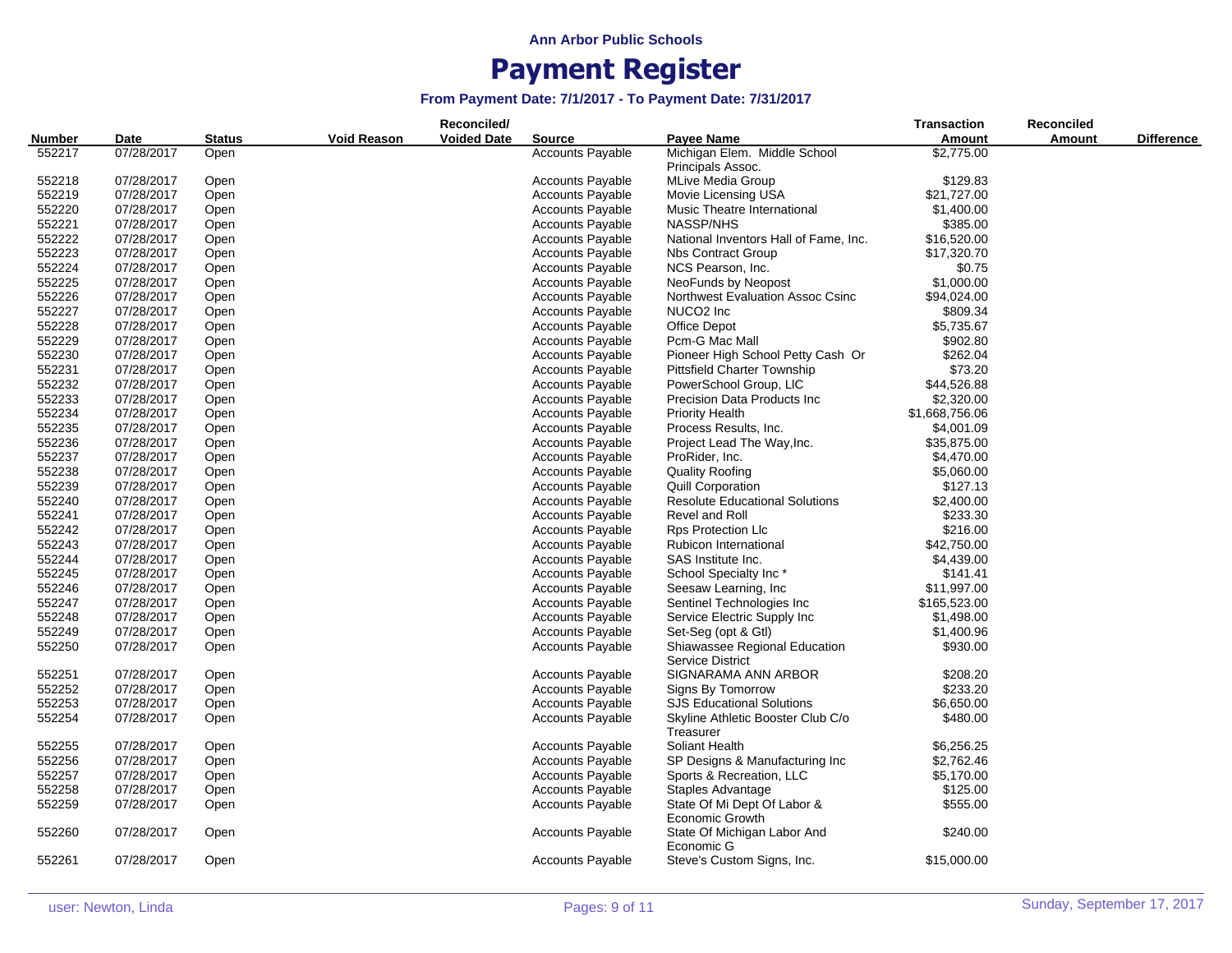|               |            |               |                    | Reconciled/        |                         |                                                                 | Transaction | <b>Reconciled</b> |                   |
|---------------|------------|---------------|--------------------|--------------------|-------------------------|-----------------------------------------------------------------|-------------|-------------------|-------------------|
| <b>Number</b> | Date       | <b>Status</b> | <b>Void Reason</b> | <b>Voided Date</b> | <b>Source</b>           | <b>Pavee Name</b>                                               | Amount      | Amount            | <b>Difference</b> |
| 552262        | 07/28/2017 | Open          |                    |                    | <b>Accounts Payable</b> | Stevens Disposal & Recycling<br>Services Inc                    | \$2,025.00  |                   |                   |
| 552263        | 07/28/2017 | Open          |                    |                    | <b>Accounts Payable</b> | Stone & Dirt                                                    | \$1,800.00  |                   |                   |
| 552264        | 07/28/2017 | Open          |                    |                    | <b>Accounts Payable</b> | StructureTec Group Corporation                                  | \$15,258.38 |                   |                   |
| 552265        | 07/28/2017 | Open          |                    |                    | <b>Accounts Payable</b> | Sundance-Newbridge LLC                                          | \$2,253.90  |                   |                   |
| 552266        | 07/28/2017 | Open          |                    |                    | <b>Accounts Payable</b> | Tank Testing Services Inc                                       | \$2,300.00  |                   |                   |
| 552267        | 07/28/2017 | Open          |                    |                    | <b>Accounts Payable</b> | TELETECH, INC.                                                  | \$337.39    |                   |                   |
| 552268        | 07/28/2017 | Open          |                    |                    | <b>Accounts Payable</b> | The Enrico Group                                                | \$15,166.30 |                   |                   |
| 552269        | 07/28/2017 | Open          |                    |                    | <b>Accounts Payable</b> | <b>Tierney Brothers Inc</b>                                     | \$13,712.00 |                   |                   |
| 552270        | 07/28/2017 | Open          |                    |                    | <b>Accounts Payable</b> | <b>Total Armored Car Service Inc</b>                            | \$167.94    |                   |                   |
| 552271        | 07/28/2017 | Open          |                    |                    | <b>Accounts Payable</b> | Town & Country Pools                                            | \$497.50    |                   |                   |
| 552272        | 07/28/2017 | Open          |                    |                    | <b>Accounts Payable</b> | Tyler Technologies, Inc.                                        | \$9,347.52  |                   |                   |
| 552273        | 07/28/2017 | Open          |                    |                    | <b>Accounts Payable</b> | U Of M Varsity Tennis Center                                    | \$210.00    |                   |                   |
| 552274        | 07/28/2017 | Open          |                    |                    | <b>Accounts Payable</b> | <b>Underground Printing</b>                                     | \$751.90    |                   |                   |
| 552275        | 07/28/2017 | Open          |                    |                    | <b>Accounts Payable</b> | Unit Packaging                                                  | \$200.00    |                   |                   |
| 552276        | 07/28/2017 | Open          |                    |                    | <b>Accounts Payable</b> | University of Michigan / Athletic Dept                          | \$1,000.00  |                   |                   |
| 552277        | 07/28/2017 | Open          |                    |                    | <b>Accounts Payable</b> | Unum Life Insurance Company Of                                  | \$3,982.51  |                   |                   |
| 552278        | 07/28/2017 | Open          |                    |                    | <b>Accounts Payable</b> | America<br>Unum Long/Short Term Insurance<br>Company Of America | \$20,087.80 |                   |                   |
| 552279        | 07/28/2017 | Open          |                    |                    | <b>Accounts Payable</b> | Us Bank                                                         | \$200.00    |                   |                   |
| 552280        | 07/28/2017 | Open          |                    |                    | <b>Accounts Payable</b> | Vex Robotics, Inc.                                              | \$246.33    |                   |                   |
| 552281        | 07/28/2017 | Open          |                    |                    | <b>Accounts Payable</b> | Video And Internet Stuff, Llc                                   | \$2,952.50  |                   |                   |
| 552282        | 07/28/2017 | Open          |                    |                    | <b>Accounts Payable</b> | W.J.O'Neil Company                                              | \$49,814.54 |                   |                   |
| 552283        | 07/28/2017 | Open          |                    |                    | <b>Accounts Payable</b> | <b>Washtenaw County Treasurer Office</b>                        | \$93,730.81 |                   |                   |
| 552284        | 07/28/2017 | Open          |                    |                    | <b>Accounts Payable</b> | <b>Washtenaw Dairy</b>                                          | \$168.50    |                   |                   |
| 552285        | 07/28/2017 | Open          |                    |                    | <b>Accounts Payable</b> | Washtenaw Intermediate School<br><b>District</b>                | \$1,518.00  |                   |                   |
| 552286        | 07/28/2017 | Open          |                    |                    | <b>Accounts Payable</b> | Washtenaw Sand And Gravel                                       | \$110.00    |                   |                   |
| 552287        | 07/28/2017 | Open          |                    |                    | <b>Accounts Payable</b> | Williams-Hoak, Debra, E                                         | \$1,320.00  |                   |                   |
| 552288        | 07/28/2017 | Open          |                    |                    | <b>Accounts Payable</b> | Windstream                                                      | \$6,926.73  |                   |                   |
| 552289        | 07/28/2017 | Open          |                    |                    | <b>Accounts Payable</b> | Woodwind & Brasswind                                            | \$49.99     |                   |                   |
| 552290        | 07/28/2017 | Open          |                    |                    | <b>Accounts Payable</b> | ALWIN, ABBY                                                     | \$575.00    |                   |                   |
| 552291        | 07/28/2017 | Open          |                    |                    | <b>Accounts Payable</b> | Camara, Allison                                                 | \$64.55     |                   |                   |
| 552292        | 07/28/2017 | Open          |                    |                    | <b>Accounts Payable</b> | Camara, Allison                                                 | \$458.40    |                   |                   |
| 552293        | 07/28/2017 | Open          |                    |                    | <b>Accounts Payable</b> | Cannon, Janet                                                   | \$575.00    |                   |                   |
| 552294        | 07/28/2017 | Open          |                    |                    | <b>Accounts Payable</b> | CHAPEL, STANLEY, EDWARD                                         | \$613.00    |                   |                   |
| 552295        | 07/28/2017 | Open          |                    |                    | <b>Accounts Payable</b> | Cheng, Hannah                                                   | \$100.00    |                   |                   |
| 552296        | 07/28/2017 | Open          |                    |                    | <b>Accounts Payable</b> | Chiang, Ben                                                     | \$150.00    |                   |                   |
| 552297        | 07/28/2017 | Open          |                    |                    | <b>Accounts Payable</b> | Clegg, Bradley                                                  | \$100.00    |                   |                   |
| 552298        | 07/28/2017 | Open          |                    |                    | <b>Accounts Payable</b> | Damelin, Steven                                                 | \$299.99    |                   |                   |
| 552299        | 07/28/2017 | Open          |                    |                    | <b>Accounts Payable</b> | Deng, Alice                                                     | \$125.00    |                   |                   |
| 552300        | 07/28/2017 | Open          |                    |                    | <b>Accounts Payable</b> | Esmael, Keemya                                                  | \$125.00    |                   |                   |
| 552301        | 07/28/2017 | Open          |                    |                    | <b>Accounts Payable</b> | Ferguson, Keisha                                                | \$64.00     |                   |                   |
| 552302        | 07/28/2017 | Open          |                    |                    | <b>Accounts Payable</b> | Hedden, Christine                                               | \$700.00    |                   |                   |
| 552303        | 07/28/2017 | Open          |                    |                    | <b>Accounts Payable</b> | Hiyama, Andrew                                                  | \$125.00    |                   |                   |
| 552304        | 07/28/2017 | Open          |                    |                    | Accounts Payable        | Hubbard, Brandon                                                | \$150.00    |                   |                   |
| 552305        | 07/28/2017 | Open          |                    |                    | <b>Accounts Payable</b> | Ignacio, Roselyn                                                | \$100.00    |                   |                   |
| 552306        | 07/28/2017 | Open          |                    |                    | <b>Accounts Payable</b> | Inoki, Kai                                                      | \$125.00    |                   |                   |
| 552307        | 07/28/2017 | Open          |                    |                    | <b>Accounts Payable</b> | Jang, Eun Jung                                                  | \$200.00    |                   |                   |